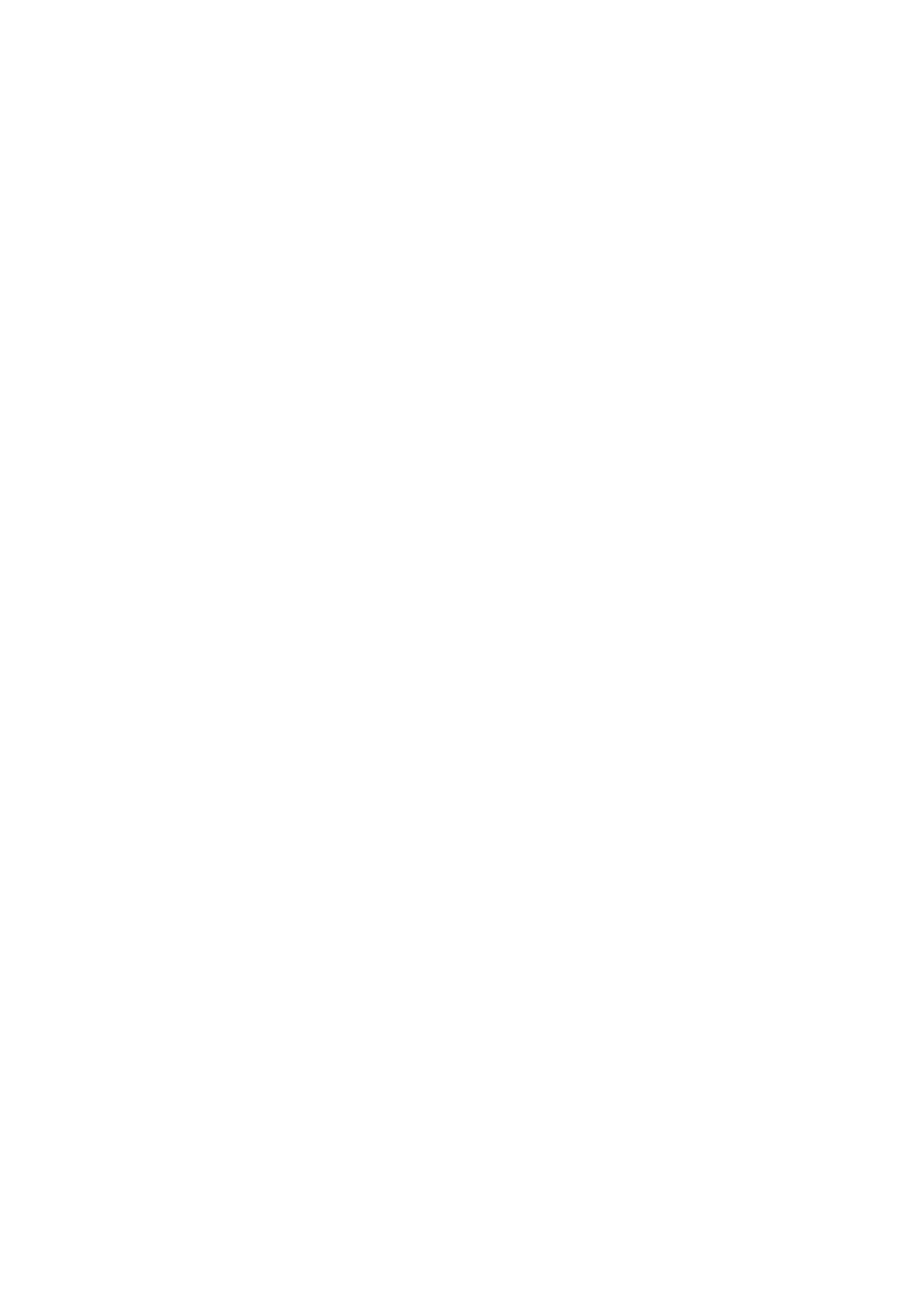

# House of Commons Foreign Affairs Committee

# **Zimbabwe**

# **Eighth Report of Session 2002–03**

*Report, together with formal minutes, minutes of evidence and appendices* 

*Ordered by The House of Commons to be printed 20 May 2003* 

> **HC 339**  Published on 27 May 2003 by authority of the House of Commons London: The Stationery Office Limited £0.00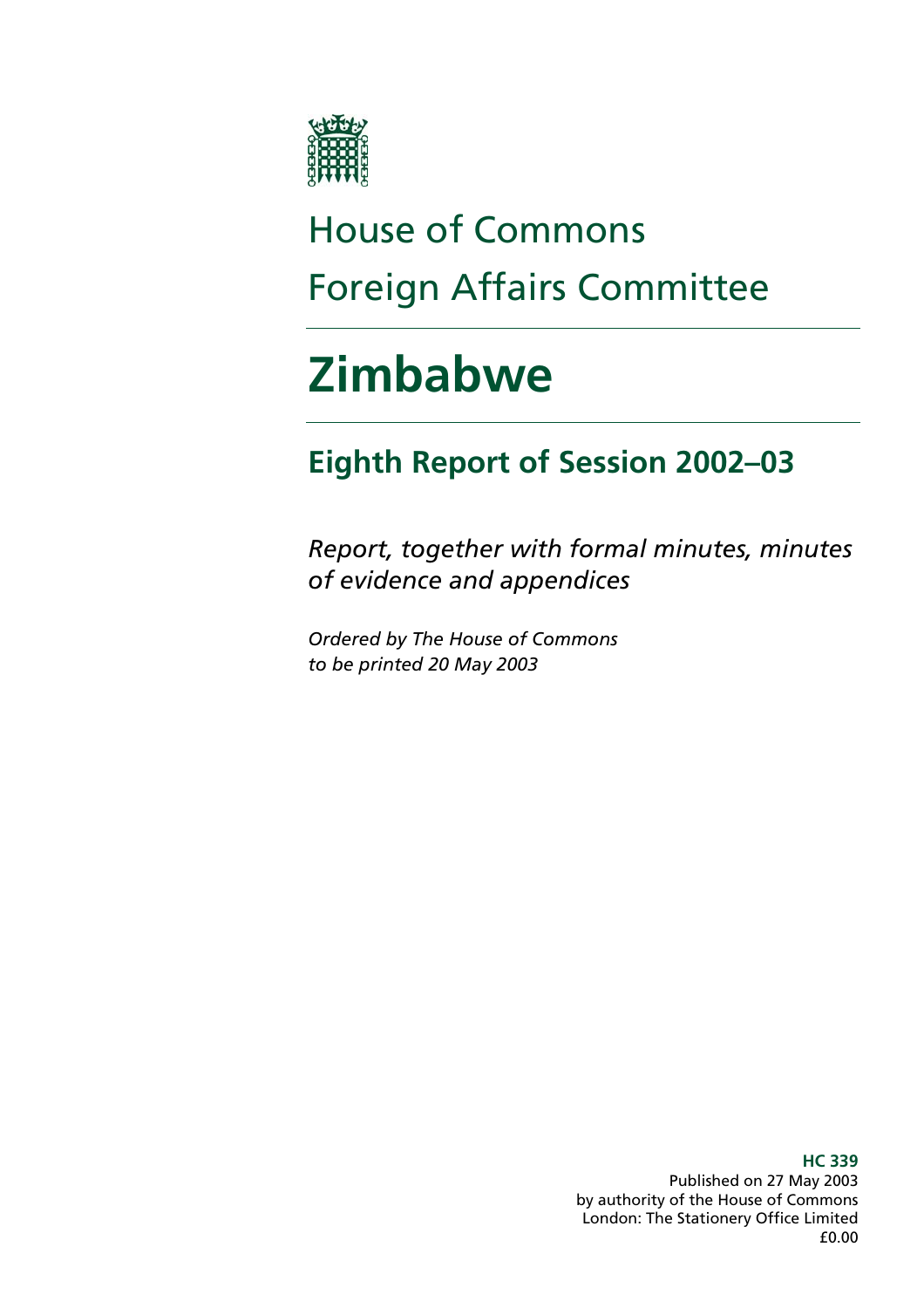#### **The Foreign Affairs Committee**

The Foreign Affairs Committee is appointed by the House of Commons to examine the expenditure, administration, and policy of the Office of the Foreign and Commonwealth Office and its associated public bodies.

#### **Current membership**

Rt Hon Donald Anderson MP (*Labour, Swansea East*) (Chairman) David Chidgey MP (*Liberal Democrat, Eastleigh*) Sir Patrick Cormack MP (*Conservative, Staffordshire South*) Fabian Hamilton MP (*Labour, Leeds North East*) Eric Illsley MP (*Labour, Barnsley Central*) Andrew Mackinlay MP (*Labour, Thurrock*) John Maples MP (*Conservative, Stratford-on-Avon*) Bill Olner MP (*Labour, Nuneaton*) Greg Pope MP (*Labour, Hyndburn*) Rt Hon Sir John Stanley MP (*Conservative, Tonbridge and Malling*) Gisela Stuart MP (*Labour, Birmingham Edgbaston*)

#### **Powers**

The Committee is one of the departmental select committees, the powers of which are set out in House of Commons Standing Orders, principally in SO No 152. These are available on the Internet via www.parliament.uk.

#### **Publications**

The Reports and evidence of the Committee are published by The Stationery Office by Order of the House. All publications of the Committee (including press notices) are on the Internet at

www.parliament.uk/parliamentary\_committees/foreign\_affairs\_committee.cfm. A list of Reports of the Committee in the present Parliament is in the inside front cover of this volume.

#### **Committee staff**

The current staff of the Committee are Steve Priestley (Clerk), Geoffrey Farrar (Second Clerk), Elizabeth Sellwood (Committee Specialist), Jane Appleton (Committee Assistant), Sheryl Bertasius (Secretary) and Andrew Boyd (Senior Office Clerk).

#### **Contacts**

All correspondence should be addressed to the Clerks of the Foreign Affairs Committee, Committee Office, House of Commons, London SW1A 0AA. The telephone numbers for general enquiries are 020 7219 6106/6105/6394; the Committee's email address is foraffcom@parliament.uk.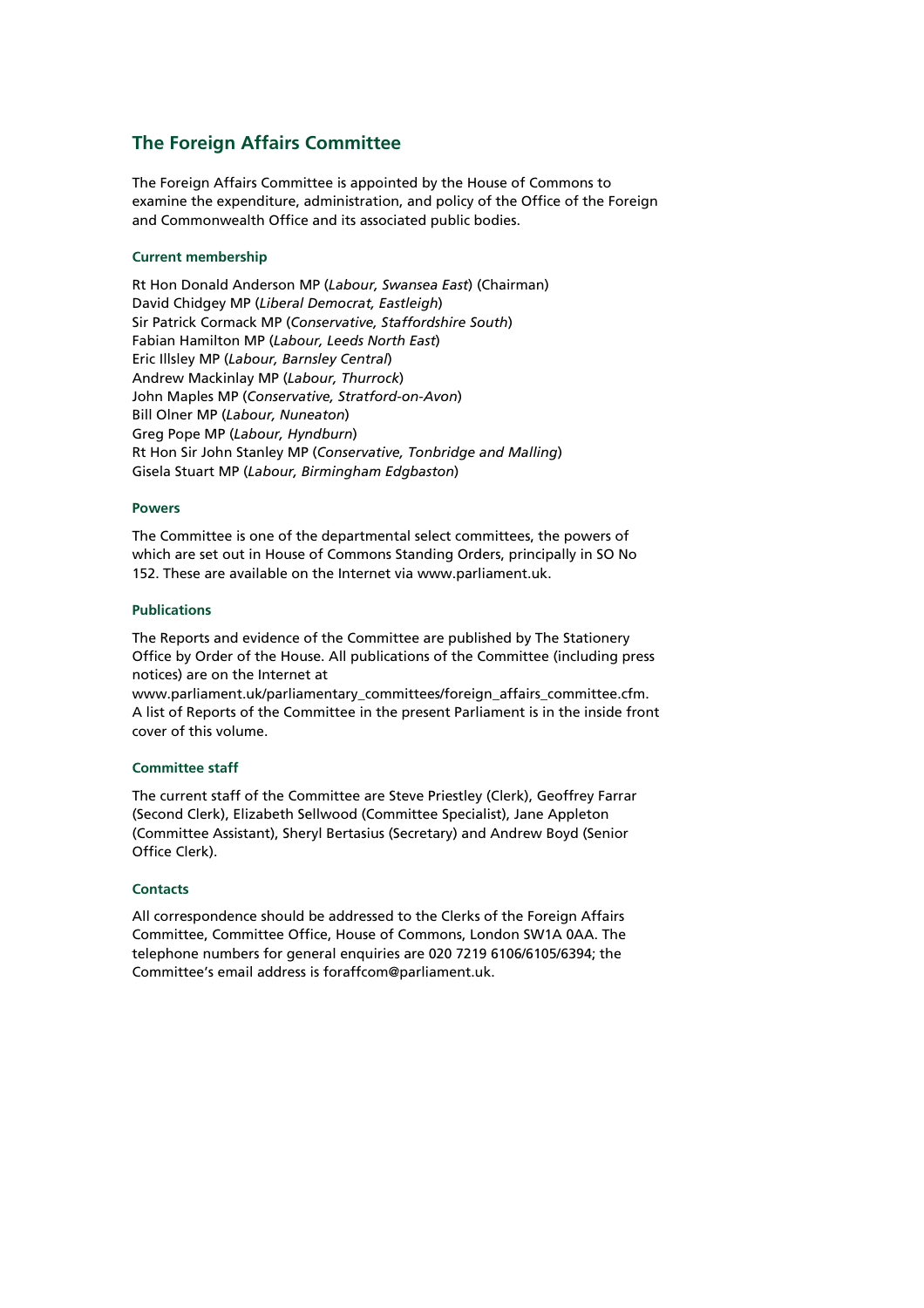# **Contents**

| <b>Conclusions and recommendations</b>       | 3                 |
|----------------------------------------------|-------------------|
| <b>Introduction</b>                          | 5                 |
| The situation in Zimbabwe                    | 6                 |
| The political situation                      | 6                 |
| The humanitarian situation                   | $\overline{7}$    |
| The United Kingdom and Zimbabwe              | 10                |
| A human rights dossier                       | 10                |
| Support for independent media                | 11                |
| The cricket World Cup                        | 11                |
| Mugabe's honours                             | $12 \overline{ }$ |
| The European Union and Zimbabwe              | 13                |
| Was there a deal with France?                | 13                |
| Should there be a stronger sanctions regime? | 14                |
| Zimbabwe and the international community     | 15                |
| The Commonwealth                             | 15                |
| <b>The United Nations</b>                    | 16                |
| <b>Zimbabwe in its Region</b>                | 18                |
| <b>Formal minutes</b>                        | 20                |
| <b>Witnesses</b>                             | 21                |

| List of written evidence |  |
|--------------------------|--|
|                          |  |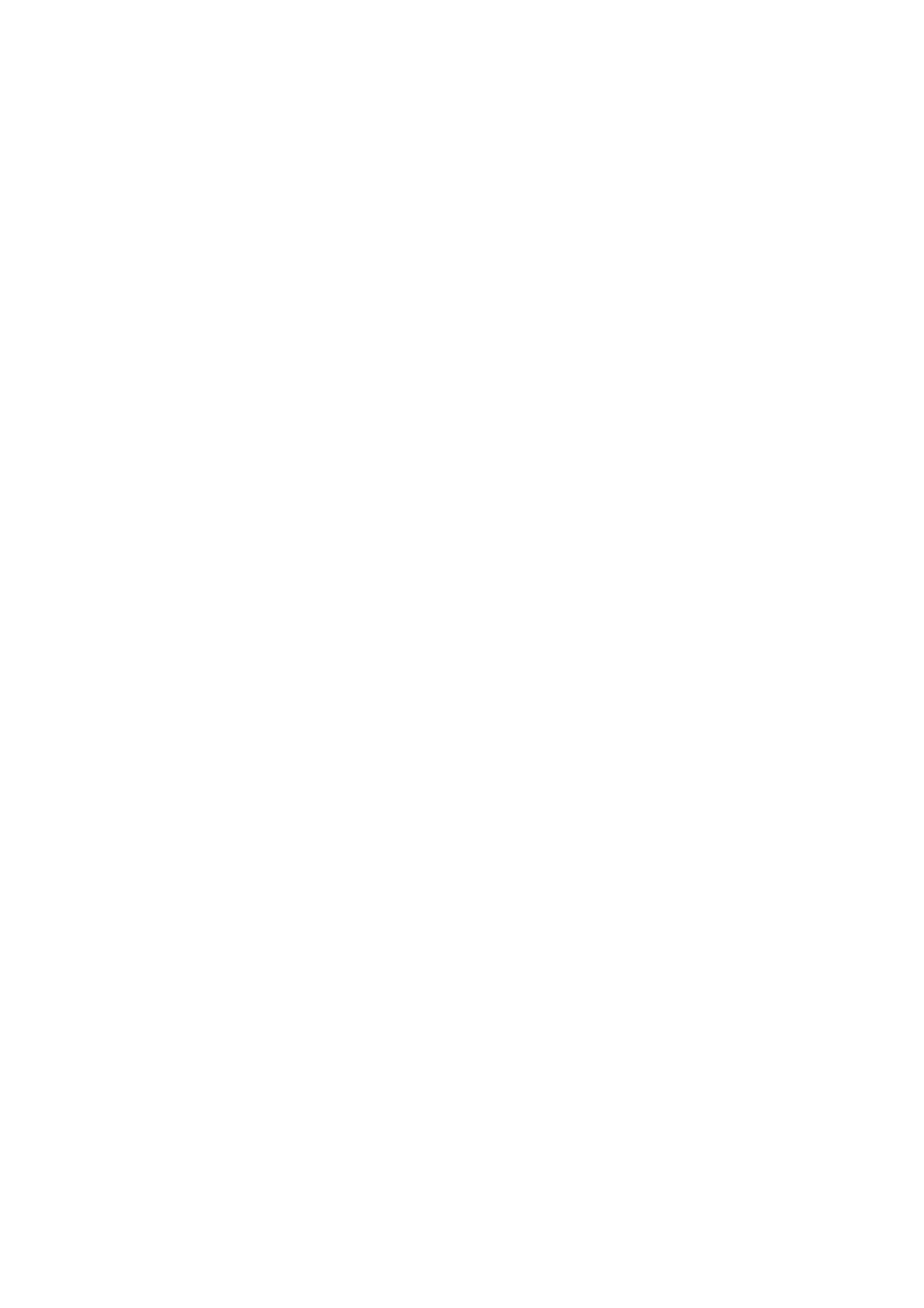### Conclusions and recommendations

- **1.** We conclude that Mugabe's regime may indeed be in its last throes, although we do not underestimate its determination to cling to power. We recommend that the Government ensure that it is in a position swiftly to restore good working relations with any incoming administration which demonstrates a real commitment to restoring the rights, welfare and dignity of the people of Zimbabwe. (Paragraph 7)
- **2.** We recommend that the Government ensure that the policy which it supports, of refusing to operate through Zimbabwean governmental organisations or other official channels, is not subverted by inappropriate relationships with organisations closely associated with ZANU-PF. (Paragraph 14)
- **3.** We recommend that the Government prepare and publish a detailed dossier on human rights in Zimbabwe. (Paragraph 18)
- **4.** we recommend that in its response to this Report the Government bring the Committee up to date on progress towards publication by the EU of a document on human rights in Zimbabwe. (Paragraph 19)
- **5.** We recommend that the Government take a positive decision to provide technical and financial assistance to the independent media in Zimbabwe, in consultation with representatives of those media. (Paragraph 21)
- **6.** We recommend that the FCO—on it own, with other relevant Government Departments, or through the European Union—consider carefully the case for offering appropriate support to independent broadcasters operating from outside Zimbabwe. (Paragraph 22)
- **7.** We recommend that the Government take steps to strip Robert Mugabe of all honours, decorations and privileges bestowed on him by the United Kingdom. (Paragraph 25)
- **8.** We recommend that the Government explain in its response to this Report exactly how Interpol came to honour Chihuri, and how it now proposes to persuade Interpol to remove the honour. (Paragraph 26)
- **9.** We conclude that the French government's decision to invite Mugabe to attend a conference in Paris just one day after sanctions were due to elapse was a deeply regrettable and offensive act, which ran wholly counter to the convention that EU partners respect each other's interests in such cases, and which lent unwarranted credibility to the ZANU-PF regime. (Paragraph 30)
- **10.** We recommend that in its response to this Report the Government set out in full the objections raised by other EU member states to a strengthening of sanctions against Zimbabwe, state by state. (Paragraph 31)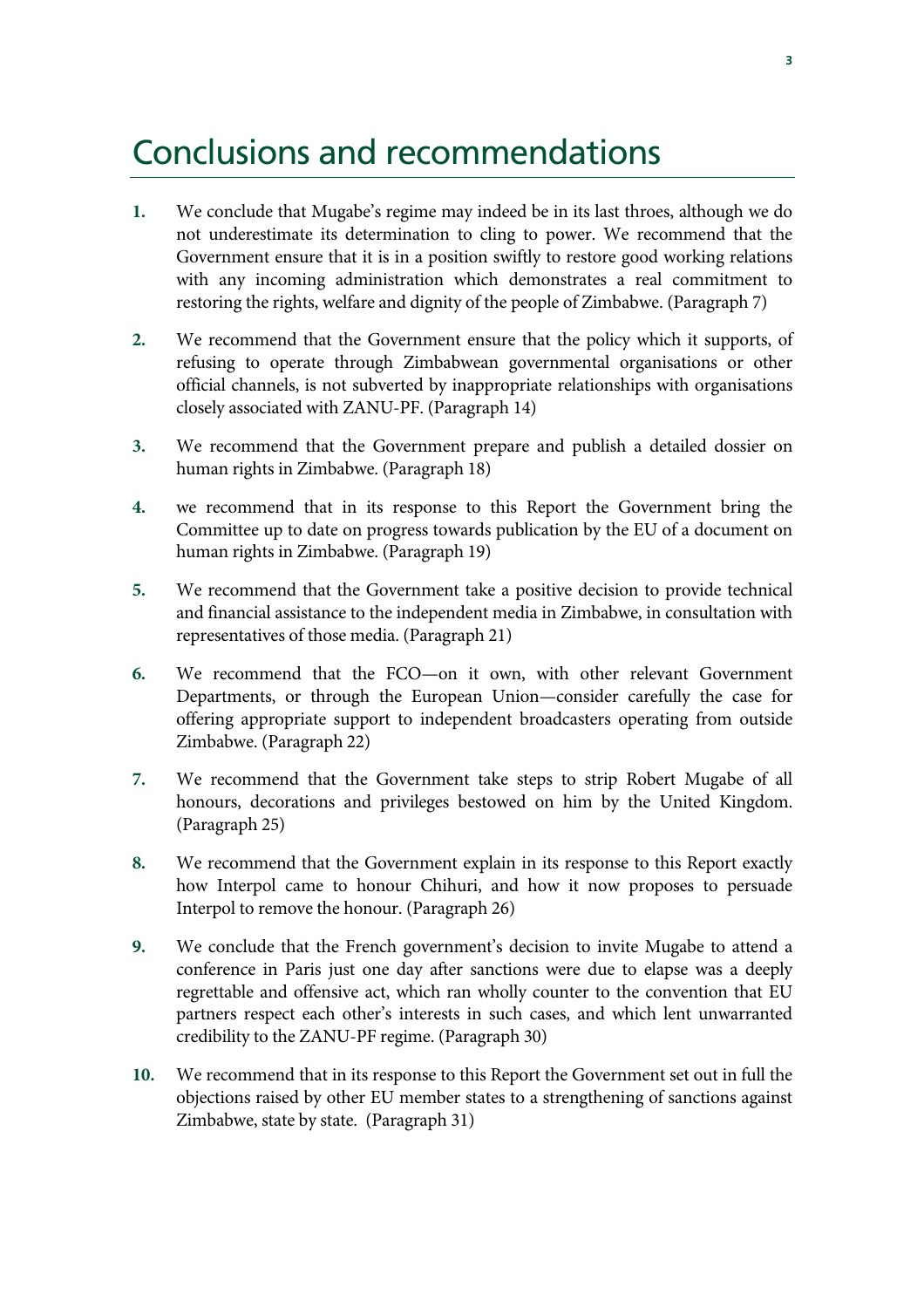- **11.** Because of their likely adverse impact on the Zimbabwean people as a whole, we would not yet advocate the introduction of trade sanctions against Zimbabwe, other than the arms embargo which is already in place, but we recommend that, in its response to this Report, the Government set out its policy on the imposition of bilateral, non-trade sanctions against ZANU-PF, in addition to those imposed by the European Union. (Paragraph 32)
- **12.** We conclude that for Zimbabwe to be readmitted to the Councils of the Commonwealth without a very substantial and verifiable improvement in its human rights record and major steps to re-establish democracy would be a travesty of the Harare principles and a betrayal of all that the Commonwealth stands for. We recommend that the Government continue to seek a consensus in the period leading up to the December heads of government meeting, but that it resist any compromise which does not require full compliance by Zimbabwe with the 2002 Marlborough House Statement. (Paragraph 36)
- **13.** We recommend that the Government consult informally with other members of the Security Council and with African countries with a view to raising in the Council ZANU-PF's persecution of its political opponents, its use of torture, beatings, rape and starvation against its own people, and the threat which it poses to the prosperity and stability of southern Africa, as a matter of grave concern to the region and to the international community. (Paragraph 42)
- **14.** We recommend that in its response to this Report the Government set out its policy on the use of an international force to supervise the distribution of aid and, in the longer term, to assist Zimbabwe's transition from dictatorship to democracy. (Paragraph 43)
- **15.** We conclude that if Zimbabwe's neighbours were fully to assume their responsibilities—for example, by imposing targeted non-trade sanctions similar to those already imposed by the EU, by some Commonwealth countries and by the United States—Mugabe's regime would be further isolated, his opponents would be encouraged and his days would be numbered. We further conclude that the Government would be entirely right to accept such a step, if it is taken, as evidence of the intention of the countries concerned to adhere to the principles to which they have committed themselves under NePAD and other international agreements, qualifying them to receive the benefits of those programmes. We recommend that Ministers take every opportunity to make this point clear to their counterparts in southern Africa. (Paragraph 48)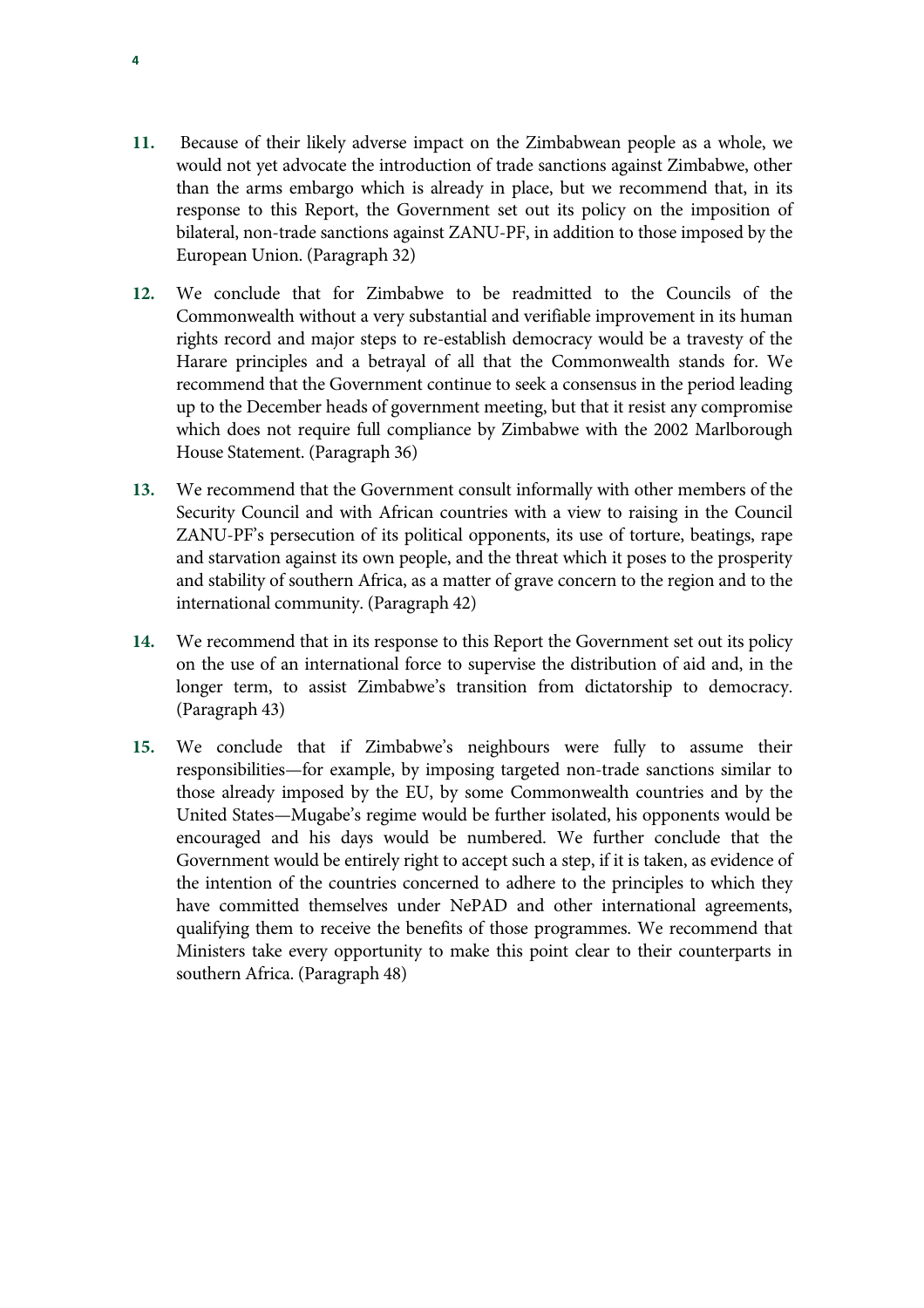### Introduction

1. Our last Report on Zimbabwe was published in July 2002.<sup>1</sup> In it, we noted Zimbabwe's descent into chaos, and its decline from democracy to oppressive despotism. We expressed the hope that, for the sake of the people of Zimbabwe, a time of change would come soon. To our great regret, the situation has instead deteriorated further. We are therefore producing this further Report, in the hope of maintaining public and official interest in the plight of Zimbabwe, at a time when other pressing issues in foreign affairs threaten to obscure it.

2. In preparing this Report, we heard oral evidence from a former High Commissioner in Harare, Mr Peter Longworth CMG; from BBC Online's Zimbabwe reporter Mr Joe Winter; from Ms Georgina Godwin of SW (Short Wave) Radio Africa; and from the then Minister for Africa—now Secretary of State for International Development—Baroness Amos. We held informal meetings with a group of community leaders from Matabeleland<sup>2</sup> and with the Most Reverend Pius Ncube, Archbishop of Bulawayo. We also received helpful written evidence, and have made use of recently published studies of Zimbabwe, including the latest report of the International Crisis Group,<sup>3</sup> and the Commonwealth Secretary-General's Report to the Commonwealth Chairpersons' Committee on Zimbabwe.<sup>4</sup>

<sup>1</sup> Foreign Affairs Committee, Tenth Report of Session 2001–02, *Zimbabwe*, HC 813

<sup>2</sup> Ev 43

<sup>3</sup> Available at www.intl-crisis-group.org/projects/showreport.cfm?reportid=915

<sup>4</sup> This Report has not been published by the Commonwealth, but was released by the Conservative Party in April 2003 and is now in the public domain. See www.conservatives.com/pdf/CommonwealthSecGenreport.pdf.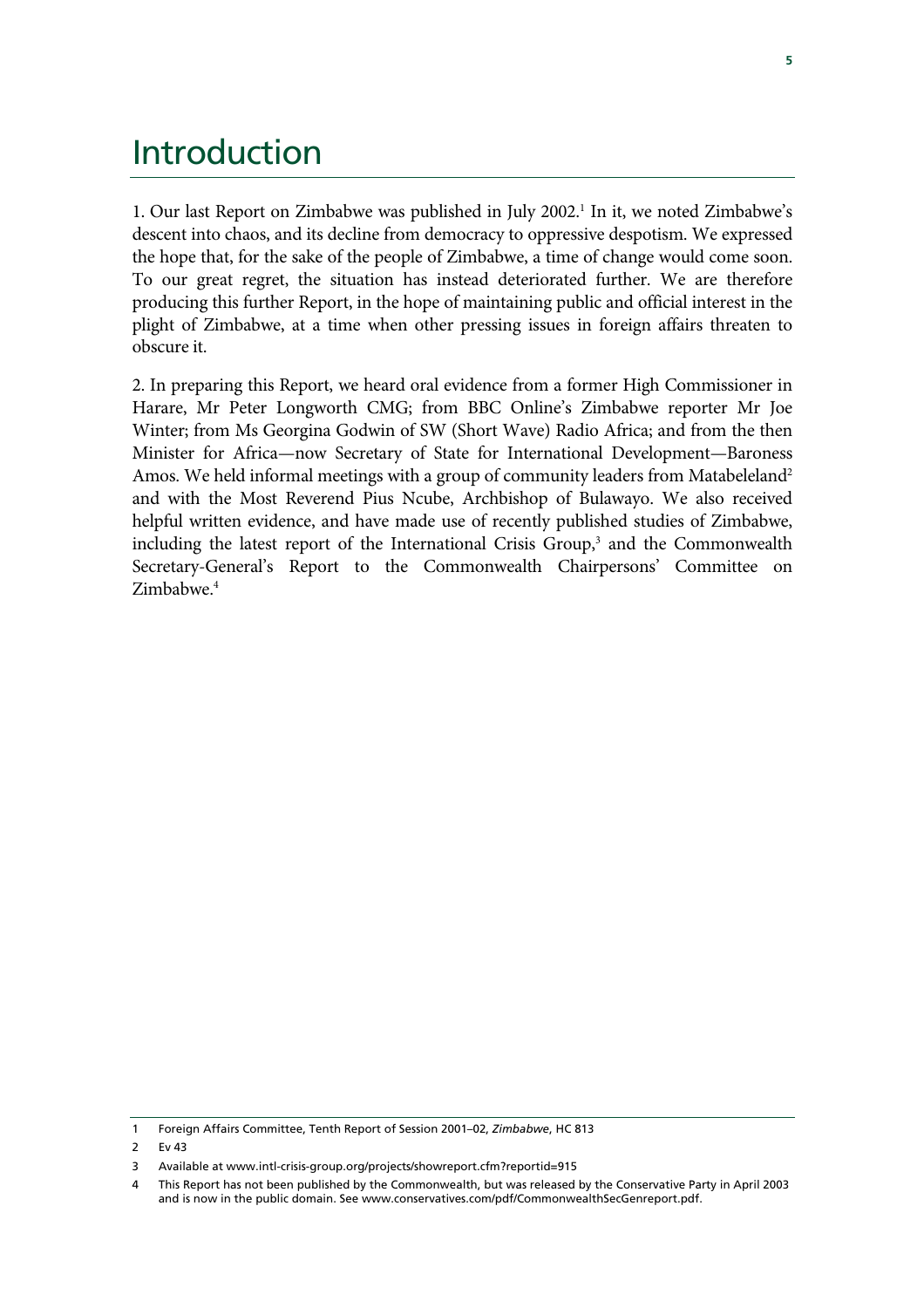## The situation in Zimbabwe

### **The political situation**

3. Since we last reported to the House, Robert Mugabe has tightened his hold on power. Within the past few weeks, his ZANU-PF ruling party attempted to rig several by-elections in seats held by the opposition Movement for Democratic Change (MDC). At least the fact that these elections took place shows that there remain some residual elements of democracy in Zimbabwe. By attempting to manipulate the democratic process, Mugabe had hoped to gain a two-thirds Parliamentary majority, which would have allowed him to change the constitution, for example so that he could hand the presidency to a chosen successor.<sup>5</sup> He failed only because of the courage of thousands of Zimbabwean voters, who cast their votes for opposition candidates in defiance of the threats and intimidation by ZANU-PF.

4. Despite this recent electoral success, opposition supporters have found that their attempts to achieve change through the democratic process have been frustrated at every turn. Denied the opportunity to remove their corrupt government by electoral means, many MDC supporters have resorted to direct action. Strikes and demonstrations have attracted considerable support, but have been repressed by ZANU-PF militia and by police using force. On 25 April, police raided the headquarters of the MDC in Zimbabwe and arrested 30 people.<sup>6</sup> By such means, Mugabe retains control over his country.

5. Not everything has been going Mugabe's way. There have been reports that his close political associates are looking for ways of removing him from power;<sup>7</sup> one witness described this as a "feeding frenzy" within ZANU-PF.8 Others have made critical comments on the record. In January, General Vitalis Zvinavashe, Commander of the Armed Forces of Zimbabwe, referred to the economic situation in Zimbabwe as a "crisis", while in March a founder member of ZANU-PF, Edison Zvogbo, called in the Zimbabwean Parliament for the establishment of an anti-corruption commission to inquire into abuses of power by members of the regime. General Zvinavashe and Speaker of the Zimbabwe Parliament Emerson Mnangagwa have also been reported as drawing up a plan to find a successor to Mugabe, even talking to the MDC opposition through an intermediary,<sup>9</sup> while a land audit carried out by Vice President Joseph Msika revealed when leaked—that a number of senior members of the Government have corruptly exploited the land reform programme for personal gain.<sup>10</sup> Reports have been appearing in the Zimbabwean and South African media that Mugabe is preparing his exit strategy, although these have been rebutted by ZANU-PF.<sup>11</sup> Former United Kingdom High Commissioner in Harare, Peter Longworth, speculated that

- 9 Q 59
- 10 Ev 35

<sup>5</sup> Ev 17, para 4; Q 4; Q 138

<sup>6</sup> *Zimbabwe Daily News*, 26 April 2003

<sup>7</sup> Q 137

<sup>8</sup> Q 59

<sup>11</sup> See, for example, *Zimbabwe Daily News*, and *The Herald*, 29 April 2003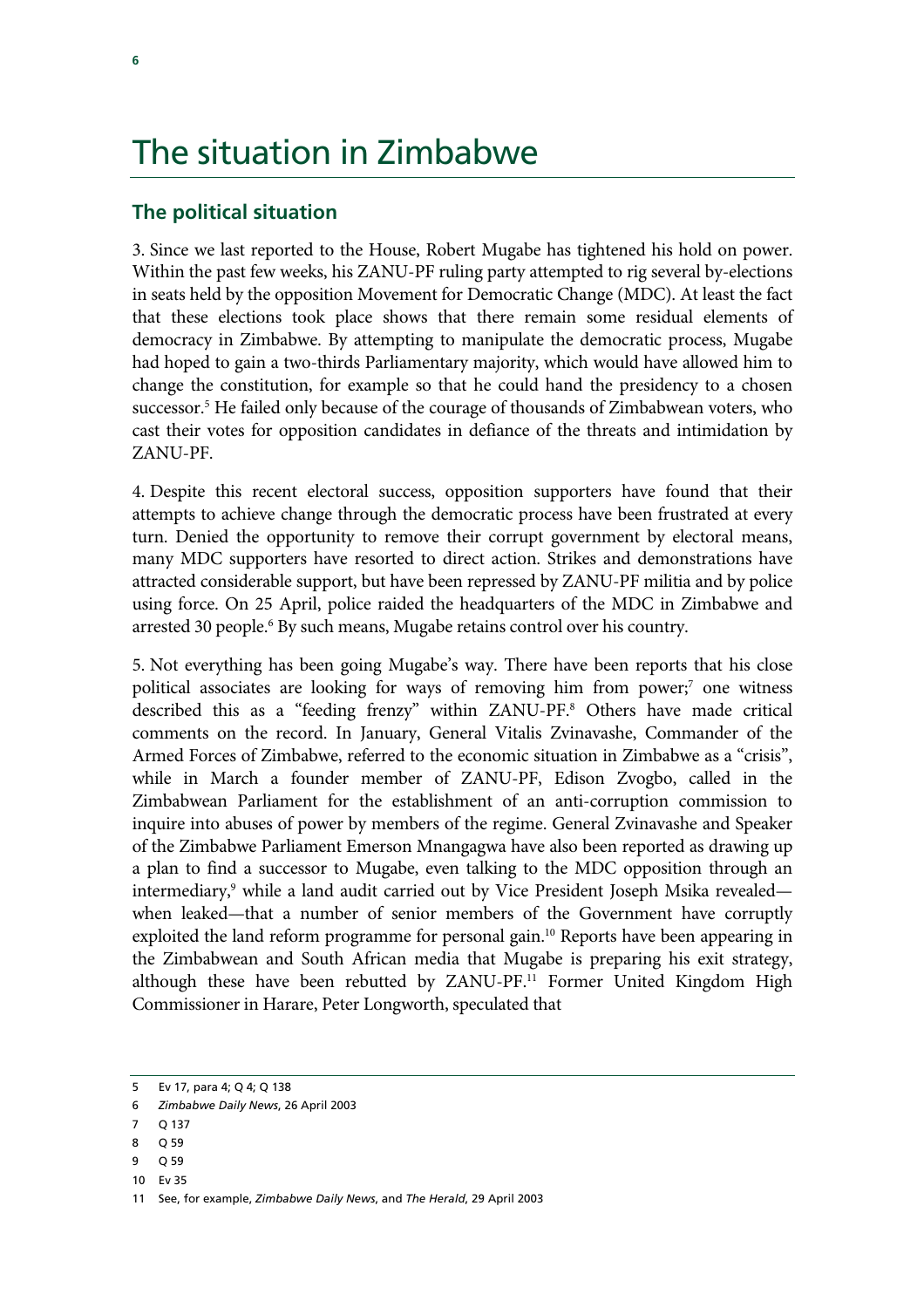a moment has now come within the upper echelons of the ruling ZANU-PF party where the President's continued tenure is seen as a liability to the future of the party and also to the ability of the party to stay cohesive.12

6. Meanwhile, there has been no resumption of the inter-party talks, which were established at the instigation of Presidents Mbeki and Obasanjo after last year's flawed presidential election and which had already been suspended when we last reported to the House.13 ZANU-PF withdrew from the talks when the MDC launched a legal challenge to the election process and refuses to rejoin them until the court has reached a verdict or the action is withdrawn. The MDC, whose leader is on trial for treason with other senior party figures, has not set preconditions for a resumption of the dialogue, but has refused to withdraw its own court action<sup>14</sup> and refuses to accept Mugabe's precondition that the legitimacy of the presidential elections be recognised.15 Despite the recent attempt by the Presidents of three African countries, Malawi, Nigeria and South Africa, to restart the talks, there appears now to be little prospect of them resuming.

7. **We conclude that Mugabe's regime may indeed be in its last throes, although we do not underestimate its determination to cling to power. We recommend that the Government ensure that it is in a position swiftly to restore good working relations with any incoming administration which demonstrates a real commitment to restoring the rights, welfare and dignity of the people of Zimbabwe.**

#### **The humanitarian situation**

8. The House's International Development Committee produced a helpful Report on the Crisis in Southern Africa in March.16 Observing that "the crisis is at its most acute in Zimbabwe," they concluded that

In Zimbabwe poor government is the key factor behind the humanitarian crisis. Zimbabwe's badly-planned land redistribution programme has severely disrupted the rural economy—both commercial farms and smallholders—and created a new class of vulnerable people, the displaced farm workers and their families. The politicisation of food aid, the exclusion of the private sector from any role in importing food, and poor relationships between the Government and donors have hindered responses to the crisis. Zimbabwe would normally help to alleviate food shortages in southern Africa. Instead, it is a major cause of the crisis, and an obstacle to an effective humanitarian response.<sup>17</sup>

12 03

<sup>13</sup> Foreign Affairs Committee, Tenth Report of Session 2001–02, *Zimbabwe*, HC 813, para 38

<sup>14</sup> See www.mdczimbabwe.com

<sup>15</sup> *Zimbabwe Daily News*, 26 April 2003

<sup>16</sup> International Development Committee, Third Report of Session 2002–03, *The Humanitarian Crisis in Southern Africa*, HC 116

<sup>17</sup> *Ibid*, para 10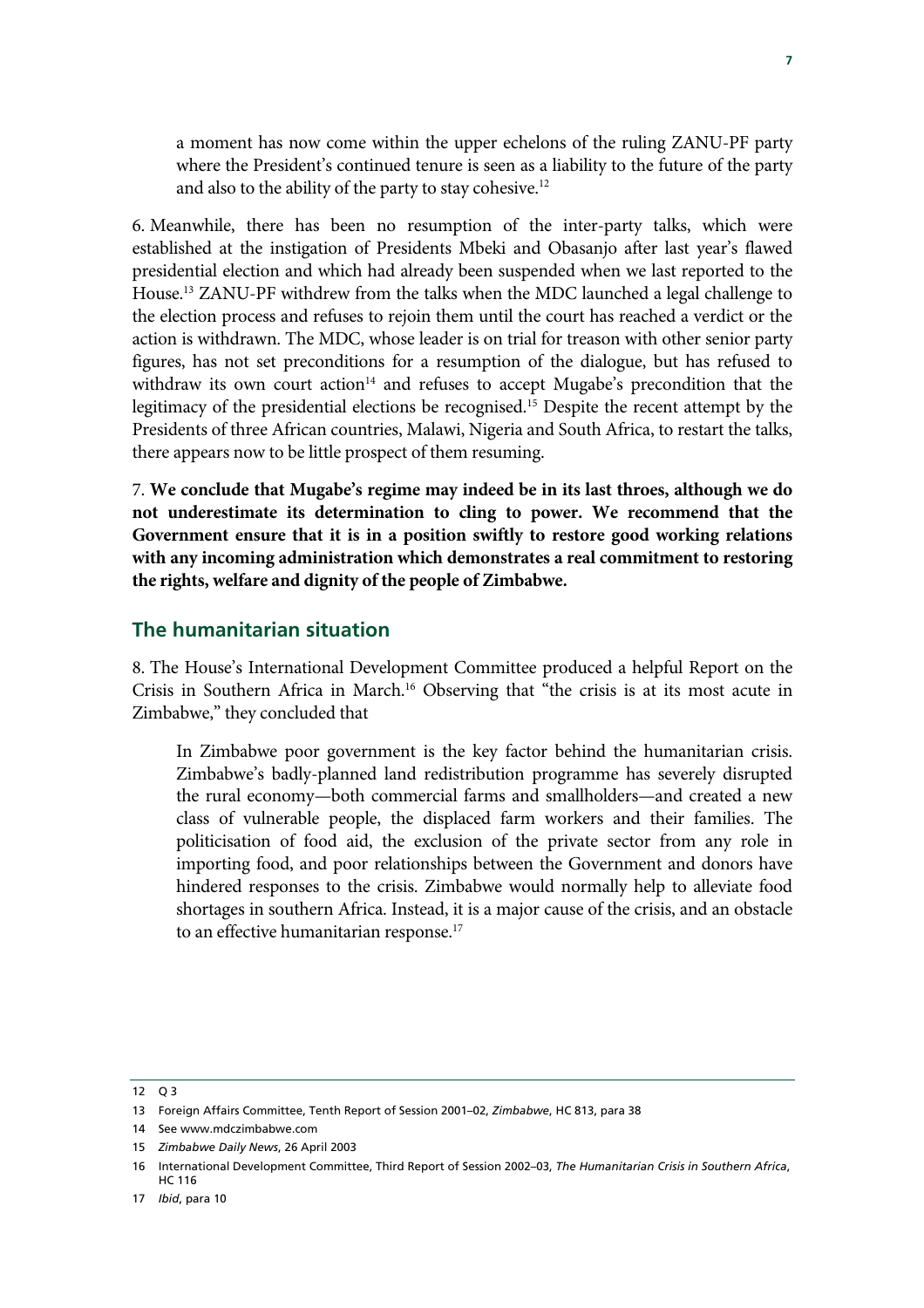Since our colleagues reported, the situation has deteriorated still further. As the Minister told us:

The latest estimates are that 7.2 million Zimbabweans will continue to require food aid. We have a current situation where the World Food Programme is feeding some 4.5 million people, and [the UK is] engaged in supplementary feeding programmes for some 1.5 million people in Zimbabwe, mainly children, pregnant mothers, the elderly and those who have been thrown off the farms, the farm workers and their families.<sup>18</sup>

9. That substantial part of the Zimbabwean population not in receipt of foreign aid is at the mercy of ZANU-PF, which, as the FCO reminded us, "has continued to manipulate the distribution of food for political advantage." We were also alarmed to hear from Georgina Godwin of SW Radio Africa that

It is an open secret in Harare that on the Save the Children trucks you see people in ZANU-PF youth militia uniform. That goes on every day. Who is talking about it? You ring up all these aid agencies; they do not want to speak about it. It is a terrible thing and I believe they must surely take on board this responsibility. They are watching people starve whilst feeding other people. They need to do something about the people they cannot feed.19

Ms Godwin continued:

The World Food Programme is distributing food but… they have to distribute through various organisations. WFP chooses to distribute through ORAP (the Organisation for Rural Associations for Progress). The person who runs ORAP is Mrs Sithembiso Nyoni; she is a ZANU-PF MP… I believe they may not be doing it deliberately, but they are certainly aware of the ORAP link; it has been brought to their attention several times.<sup>20</sup>

10. We asked the Minister to respond to these allegations. In relation to the first, she replied that

Save the Children in Zimbabwe strongly deny this [allegation]. They have checked it thoroughly, and are satisfied that there is no truth in it. $21$ 

Save the Children also wrote to us, rebutting Ms Godwin's evidence.<sup>22</sup>

| $\sim$ | ۰.<br>× |
|--------|---------|
|--------|---------|

- 19 Q 73
- 20 Q 80
- 21 Ev 35
- 22 Ev 55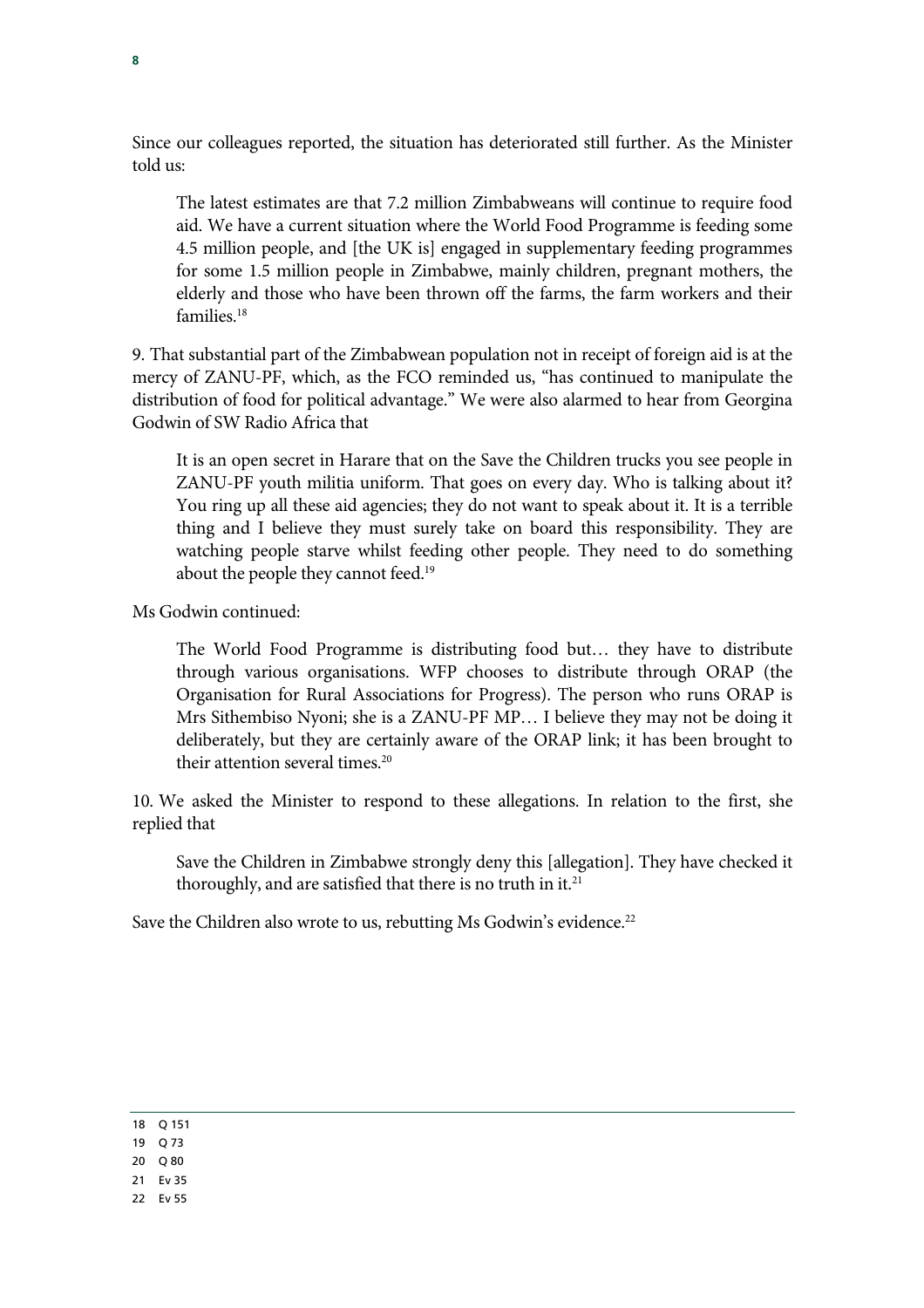11. On the second allegation, the Minister told us that

[The UK's] funding commitments through Christian Aid pre-date [Mrs Nyoni's] appointment to Government, and our monitoring indicates that assistance provided through ORAP is reaching its intended beneficiaries and is not politicised. Nevertheless, Christian Aid has raised with her the damaging effects of even the appearance of political influence through her continued participation in ORAP. A new Executive Director has now been appointed to manage the day to day activities of the organisation.23

12. We welcome the assurances given by the aid providers. But we also appreciate that the Government and the aid agencies face an appalling dilemma. If they refuse to co-operate with ZANU-PF, they may find that they lose all control over the aid process. They cannot simply hand over aid to a regime which is corrupt; if they did, the aid would not reach the people who need it most. However, if they were to withdraw their aid those same people would suffer just as surely. In some cases it may be easier, therefore, to tolerate a degree of involvement by ZANU-PF.

13. In considering this dilemma, our colleagues on the International Development Committee concluded that the United Kingdom and international aid agencies

must strive to maintain freedom from political interference in their responses to humanitarian emergencies, while at the same time ensuring that the humanitarian imperative remains the overarching principle, irrespective of the nature of the regime or difficulties in relationships between international actors and national governments.24

We endorse this conclusion, which echoes one in our previous Report.<sup>25</sup>

14. We welcome the Report of the International Development Committee on the Humanitarian Crisis in Southern Africa. **We recommend that the Government ensure that the policy which it supports, of refusing to operate through Zimbabwean governmental organisations or other official channels, is not subverted by inappropriate relationships with organisations closely associated with ZANU-PF.**

<sup>23</sup> Ev 35

<sup>24</sup> International Development Committee, Third Report of Session 2002–03, *The Humanitarian Crisis in Southern Africa*, HC 116, para 86

<sup>25</sup> Foreign Affairs Committee, Tenth Report of Session 2001–02, *Zimbabwe*, HC 813, para 47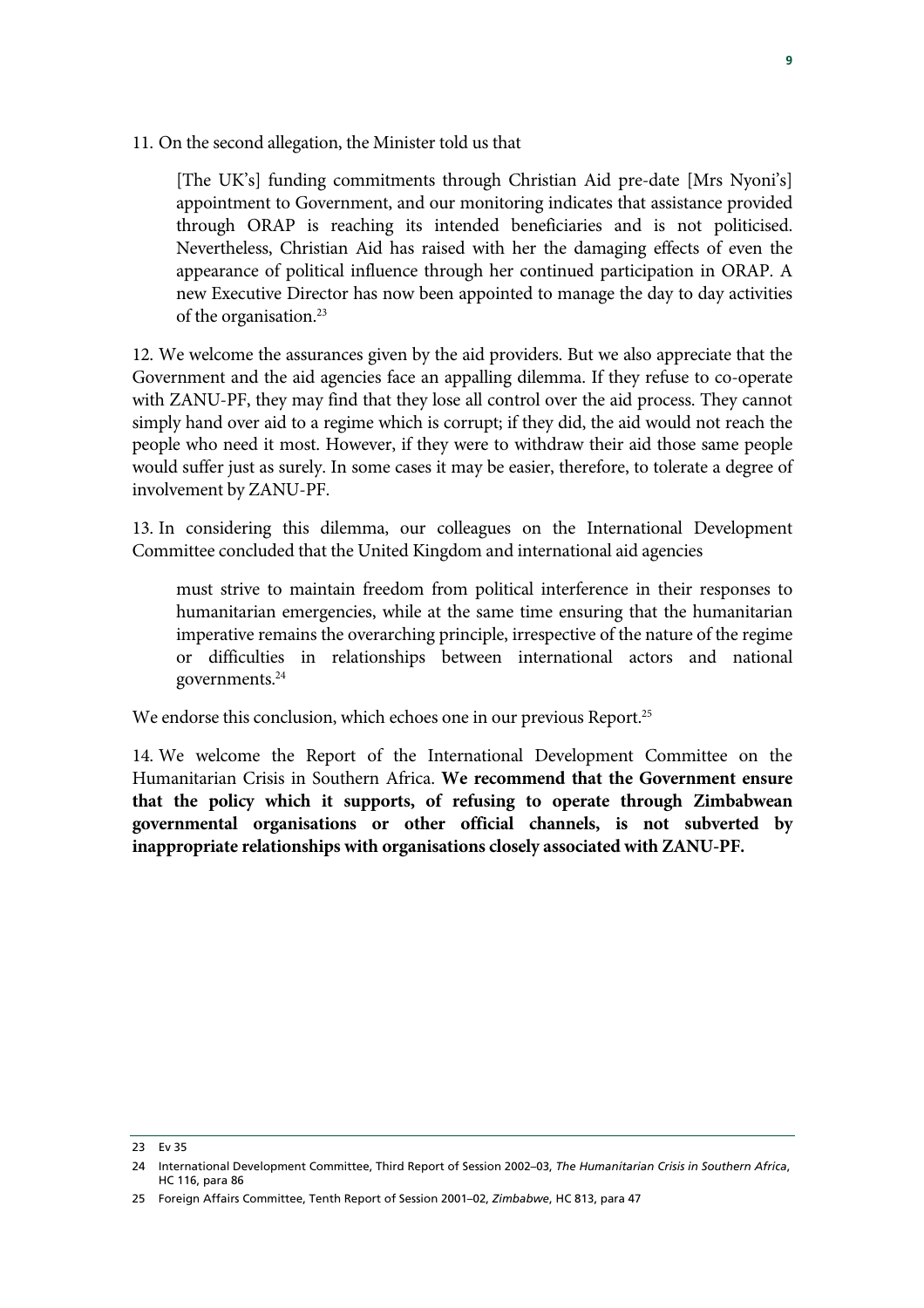# The United Kingdom and Zimbabwe

15. We noted in our previous Report that the United Kingdom's relations with Zimbabwe are complicated by its status as the former colonial power.<sup>26</sup> Any steps which the United Kingdom takes, bilaterally or through international bodies, are liable to be misrepresented by Zimbabwe as continuing interference in the affairs of an independent African state by its former white masters.<sup>27</sup> The Government has to decide whether such misrepresentation makes it less likely that its goals in relation to Zimbabwe will be achieved. Ministers appear to have concluded that many of the actions urged on them by others would be counterproductive.

### **A human rights dossier**

16. For example, we asked Baroness Amos whether the Government would publish a dossier of Mugabe's abuses of the human rights of Zimbabweans, as it published a dossier on the abuses perpetrated by Saddam Hussein.<sup>28</sup> After reflecting on this request, Baroness Amos wrote to us declining to prepare such a report. She told us that "the facts are already widely available, and an FCO Report would add little value." ZANU-PF would "dismiss the reports as 'British lies'."29

17. We are disappointed. While information on the human rights situation in Zimbabwe is indeed widely available to those who, like us, choose to look for it, the act of producing a report on this and, possibly, on corruption in Zimbabwe would serve to focus wider attention on Mugabe's abuses and should serve as a powerful statement of the Government's concern. And while we do not doubt that ZANU-PF would do exactly as the Minister suggests it would, by dismissing the report as post-colonial propaganda, we are surprised that the Government is apparently fearful of allowing the international community to judge for itself who is telling the truth, particularly when much of the evidence comes from sources whose integrity and independence cannot seriously be questioned.

18. We note that the United States State Department published in March an illustrated document, entitled Zimbabwe's Manmade Crisis.<sup>30</sup> That document, which has been bitterly denounced by ZANU-PF, is uncompromising in its criticism of "the arbitrary and brutal rule of a self-appointed elite." It is an example of the harder line which we believe it is now time for the United Kingdom Government to take on Zimbabwe, and which it did not hesitate to take when it published its dossier on Iraq. **We recommend that the Government prepare and publish a detailed dossier on human rights in Zimbabwe.**

19. Baroness Amos drew our attention to the publication by the EU on 19 February of a statement about human rights abuses in Zimbabwe, $31$  and undertook to try to publish a

<sup>26</sup> *Ibid*, para 43

<sup>27</sup> Q 13; Q 65

<sup>28</sup> Q 127

<sup>29</sup> Ev 35

<sup>30</sup> See www.state.gov/g/drl/rls/16501.htm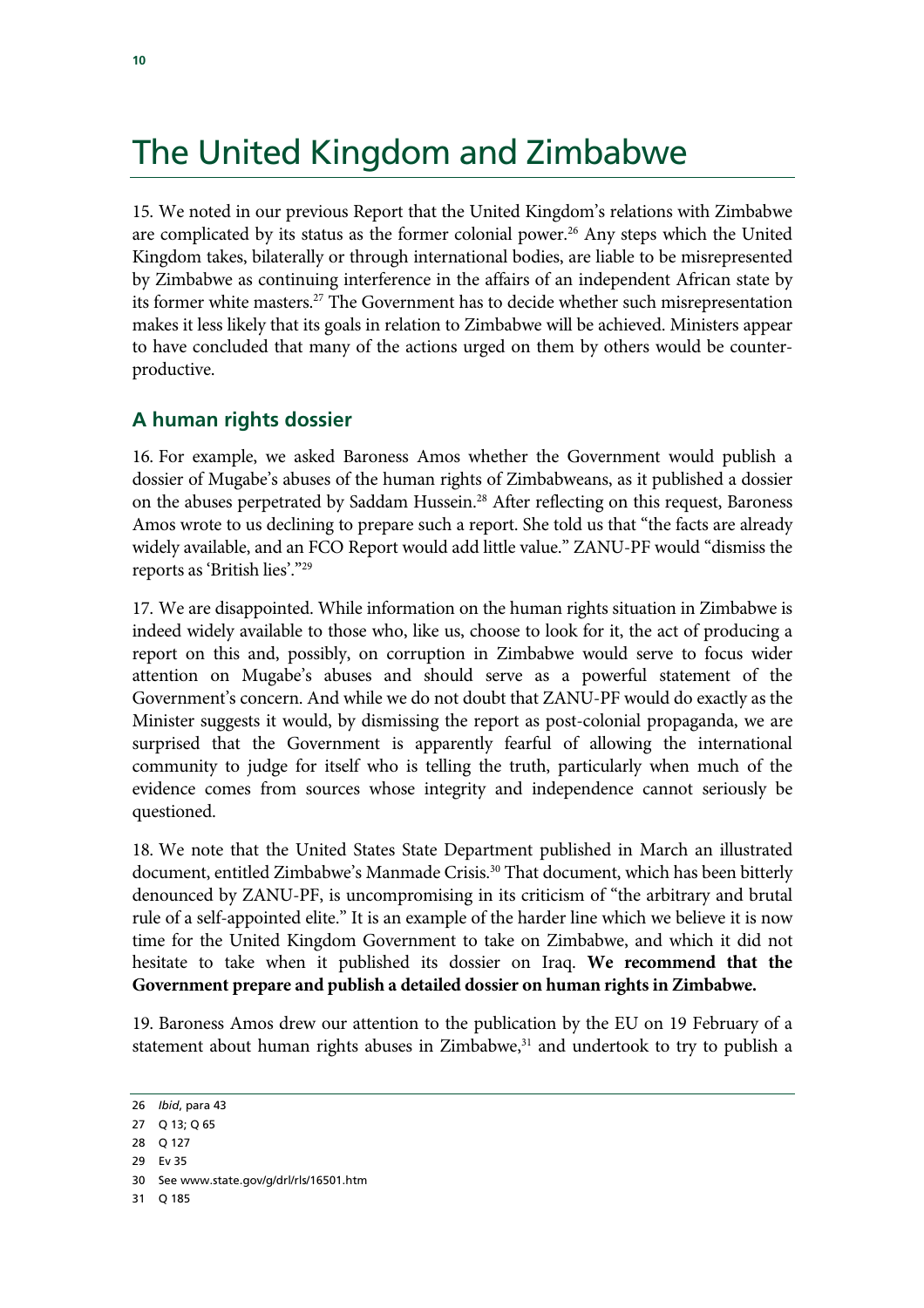factual document under EU auspices. $32$  We welcome the Minister's commitment to this initiative, and **we recommend that in its response to this Report the Government bring the Committee up to date on progress towards publication by the EU of a document on human rights in Zimbabwe.**

### **Support for independent media**

20. In our previous Report, we called on the Government to "pursue all appropriate means of supporting the work of independent journalists in Zimbabwe",33 drawing on our experience of relevant successful government initiatives, particularly in Milosevic's Yugoslavia. The Government responded that it "must think carefully before providing direct technical or financial assistance to the independent media in Zimbabwe. There is a real risk that such support could give the regime a pretext to increase attacks on the independent media."34 Since then, ZANU-PF have imposed further restrictions on journalists. Some foreign journalists have been refused accreditation; a number of Zimbabwean journalists have been beaten or tortured.<sup>35</sup> It is remarkable, and a great testament to the courage of those concerned, that an independent press still functions in Zimbabwe.

21. We are not convinced that ZANU-PF requires any pretext to increase its attacks; it has been doing so in any case. In our view, the best people to ask whether assistance would be welcome or unwelcome are probably those who might require it. **We recommend that the Government take a positive decision to provide technical and financial assistance to the independent media in Zimbabwe, in consultation with representatives of those media.**

22. Media based outside Zimbabwe also play an important role in bringing news to the people of Zimbabwe and in drawing that news to the attention of an international audience. The BBC World Service broadcasts continue to provide an essential service in this regard, but we were also impressed by the achievements of SW (Short Wave) Radio Africa, which is run from the United Kingdom by Zimbabweans. BBC World Service is already funded by the Foreign and Commonwealth Office. **We recommend that the FCO—on it own, with other relevant Government Departments, or through the European Union—consider carefully the case for offering appropriate support to independent broadcasters operating from outside Zimbabwe.**

### **The cricket World Cup**

23. Our inquiry coincided with the cricket World Cup, hosted jointly by South Africa and Zimbabwe. The England cricket team and the Cricket Board had to decide whether to play in Zimbabwe; their decision, taken on security grounds, was to stay away. We believe that was the right decision, although we would have preferred it to have been taken earlier and on more principled grounds, and we wish more teams had followed suit.

<sup>32</sup> Q 190

<sup>33</sup> Foreign Affairs Committee, Tenth Report of Session 2001–02, *Zimbabwe*, HC 813, para 23

<sup>34</sup> Cm 5608, p 2

<sup>35</sup> See, for example, Amnesty International's Report *Zimbabwe: Rights under Siege* at http://web.amnesty.org/pages/zwe-020503-action-eng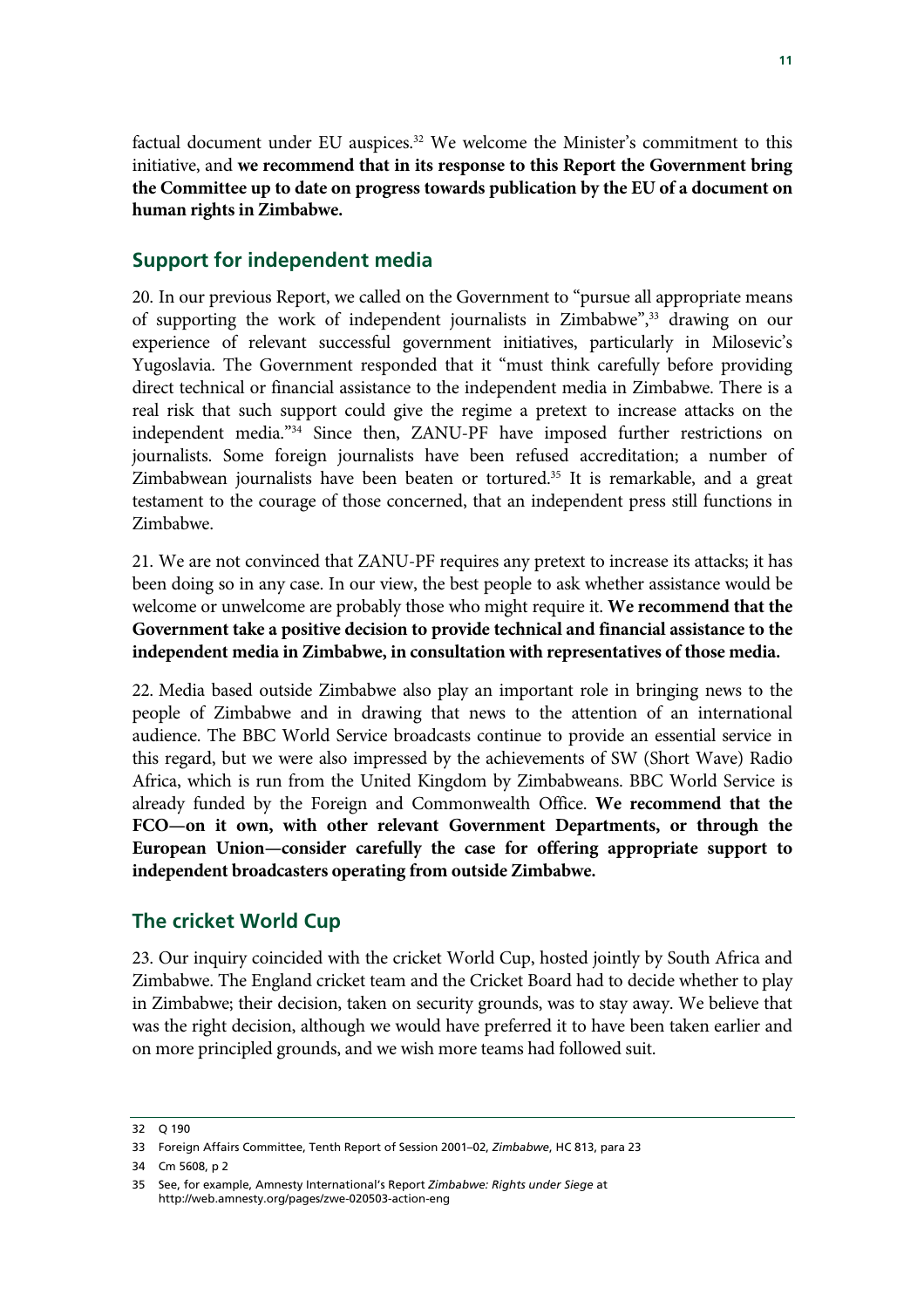24. We applaud the courage of Zimbabwean cricketers Henry Olonga and Andy Flower in making clear in their moving and dignified personal statement that in taking the field they were representing their country, but not its rulers.<sup>36</sup> They later paid for this defiance with their places in the national team. In evidence before us, their fellow countrywoman Georgina Godwin made the following graphic comment :

I think picking up a cricket bat and playing international matches in Zimbabwe, you might as well be clubbing people to death yourself frankly.<sup>37</sup>

With a tour of England by Zimbabwe's cricket team taking place as we prepare this Report, and a tour of Zimbabwe by the England team on the cards for next November, we hope that England cricketers and others considering sporting links with Zimbabwe will reflect on this comment.

#### **Mugabe's honours**

25. Robert Mugabe was created an honorary Knight Commander of the Order of the Bath in 1994. He is not the first bearer of that honour to fail to deserve it, and his would not be the first name to be erased from the Order's Register were Her Majesty to be so advised: in both cases, the relevant precedent is provided by another despot, Nicolai Ceausescu of Romania. When we expressed our concern to Baroness Amos, she said that she would "take it back",<sup>38</sup> by which we presume she intended us to understand that she would raise it with senior colleagues in the Government. **We recommend that the Government take steps to strip Robert Mugabe of all honours, decorations and privileges bestowed on him by the United Kingdom.**

26. A lesser, but still significant honour was recently conferred on Zimbabwe's controversial police chief, Augustine Chihuri, by the international police organisation, Interpol, which created him an honorary vice-president. The Zimbabwe Government's newspaper, the Herald, described this as "a show of confidence in Zimbabwe's police force by the international community."39 In a letter to the Opposition spokesman on Foreign Affairs, the Foreign Secretary called the appointment "an insult to the people who have suffered at the hands of the Zimbabwean police".40 We are astonished that such an award should have been made, apparently at the behest of Spain, France and Germany,<sup>41</sup> all of them countries which are party to the EU sanctions regime under which Chihuri has been banned from visiting Europe. **We recommend that the Government explain in its response to this Report exactly how Interpol came to honour Chihuri, and how it now proposes to persuade Interpol to remove the honour.** 

<sup>36</sup> Full text available at http://news.bbc.co.uk/sport3/cwc2003/hi/newsid\_2740000/newsid\_2744700/2744795.stm

<sup>37</sup> Q 78

<sup>38</sup> Q 169

<sup>39</sup> See www.allafrica.com/stories/200305070160.html

<sup>40</sup> See www.fco.gov.uk

<sup>41 &</sup>quot;Interpol honours Mugabe thug", *The Times*, 9 May 2003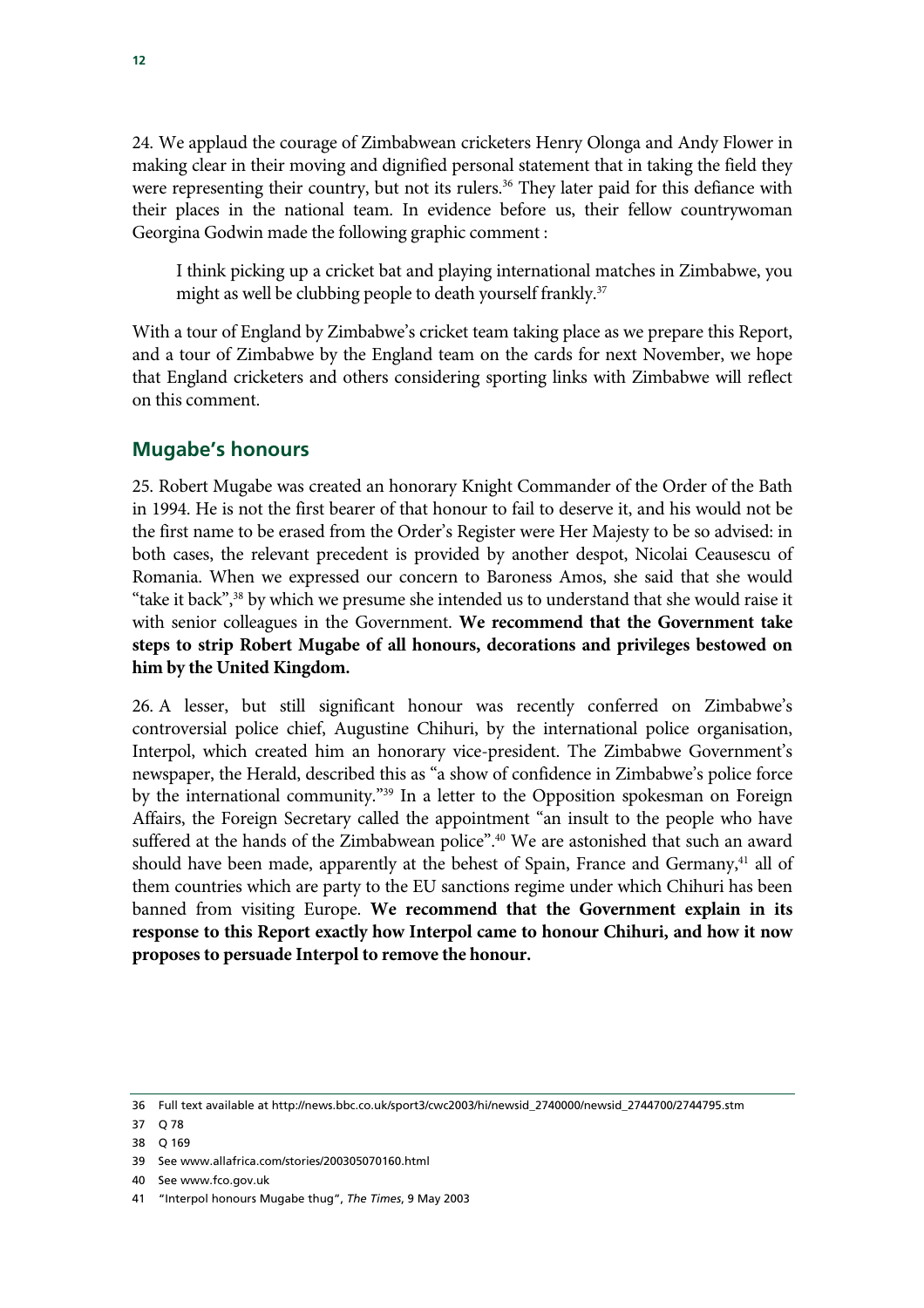## The European Union and Zimbabwe

27. The background to the decision of the European Union to impose targeted sanctions on the Government of Zimbabwe is set out in our previous Report.<sup>42</sup> The sanctions, which consist of a travel ban and assets freeze on 79 members of the ZANU-PF leadership, plus an arms embargo, were renewed for a further period of 12 months from February, but only after "much to-ing and fro-ing"43 between the British, French and other EU governments.

#### **Was there a deal with France?**

28. With the sanctions regime due to expire on 18 February, France called a summit with African countries for 19-21 February.<sup>44</sup> Mugabe was included among the heads of government invited to the summit. Because the dates of the summit fell after the expiry of the sanctions, there was nothing the United Kingdom could do unilaterally to prevent Mugabe's attendance. While the Minister assured us that representations were made to the French "at the highest levels",<sup>45</sup> she told us that "we could not stop Mugabe going to Paris. The French wanted Mugabe to go to Paris, and on that basis they were prepared to invite him and have him there."<sup>46</sup>

29. The United Kingdom's priority was to ensure the renewal of sanctions.<sup>47</sup> Renewal required unanimity on the part of EU member states, including of course the French. While the United Kingdom could not prevent Mugabe's trip to Paris, France could prevent the renewal of sanctions. Ministers therefore needed to balance the need to make it very clear to the government of France that its invitation to Mugabe was unwelcome with the requirement for a positive French vote in favour of the renewal of sanctions. Baroness Amos referred to "discussions" which took place between the two governments,<sup>48</sup> causing us to ask whether a deal had been struck. She strongly denied that there was a deal.<sup>49</sup> However, it is difficult to avoid the conclusion that there was some linkage.

30. The facts are that the sanctions were renewed; that Mugabe was nonetheless permitted to travel to Paris for the France/Africa summit; and that the planned EU/Africa Summit (scheduled for April) was postponed indefinitely. We are disposed to accept the Minister's assurances that there was no 'deal' behind this series of events, although we stand by our conclusion in our recent Report on Human Rights that the Government should have taken a more robust line with the French.50 **We conclude that the French government's decision to invite Mugabe to attend a conference in Paris just one day after sanctions were due to elapse was a deeply regrettable and offensive act, which ran wholly counter** 

<sup>42</sup> Foreign Affairs Committee, Tenth Report of Session 2001–02, *Zimbabwe*, HC 813, paras 52–58

<sup>43</sup> Q 179

<sup>44</sup> See paras 67–72 of the Committee's Fourth Report of Session 2002–03, *Human Rights Annual Report 2002*, HC 257

<sup>45</sup> Q 175

<sup>46</sup> Q 178

<sup>47</sup> Ev 18, para 13

<sup>48</sup> Q 171

<sup>50</sup> Foreign Affairs Committee, Fourth Report of Session 2002–03, *Human Rights Annual Report 2002*, HC 257, para 72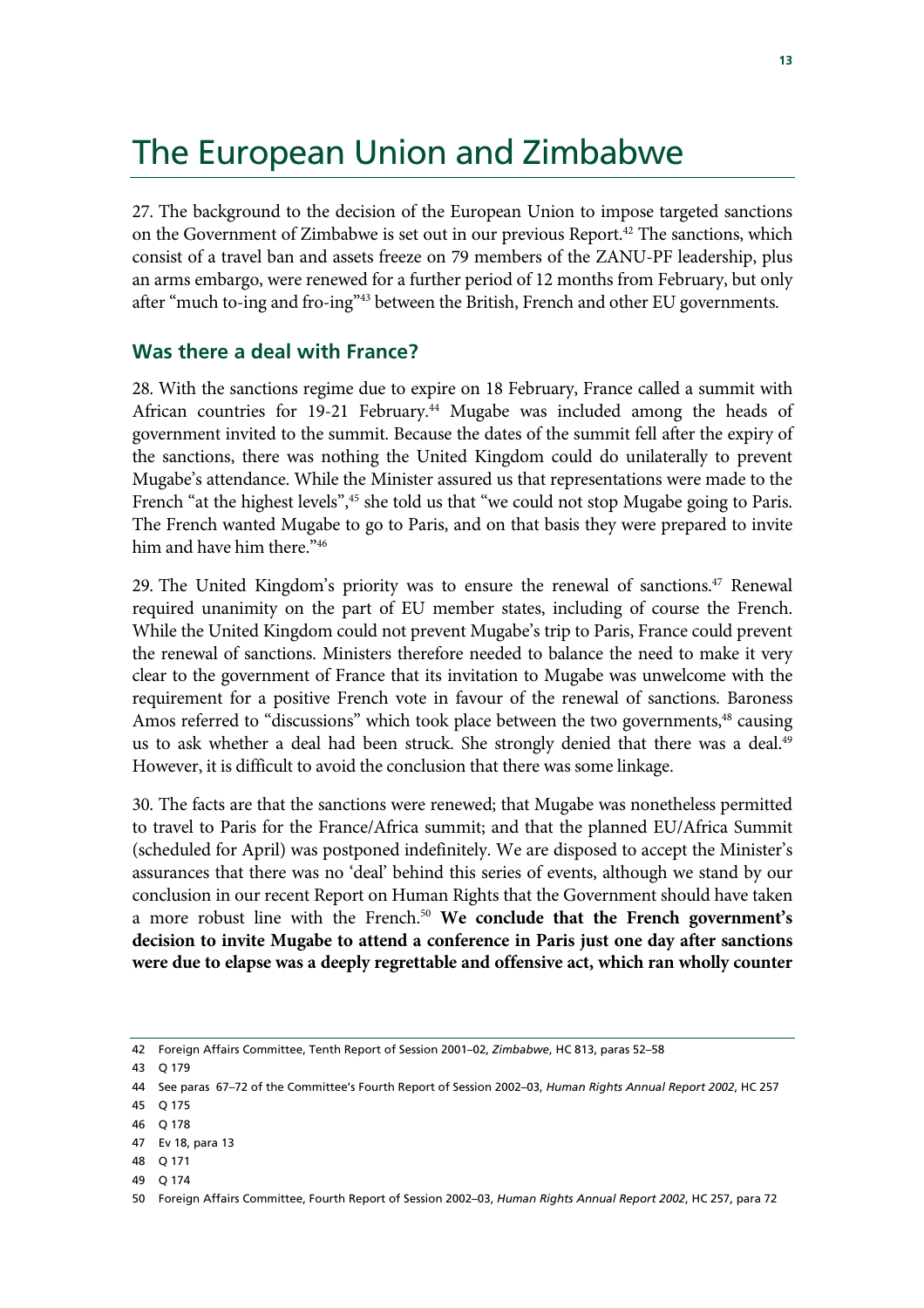**to the convention that EU partners respect each other's interests in such cases, and which lent unwarranted credibility to the ZANU-PF regime.**

### **Should there be a stronger sanctions regime?**

31. We asked Baroness Amos whether she felt that the sanctions should be extended, as we suggested in our Report of March this year on Human Rights.<sup>51</sup> She replied that "this is something which has been the subject of discussion" and that "the EU will come back to this issue", but she could not guarantee that sanctions would be strengthened.52 The Minister implied that this was the price of achieving unanimity among EU partners. It is unfortunate that some of this country's European partners are apparently reluctant to increase the pressure on ZANU-PF. **We recommend that in its response to this Report the Government set out in full the objections raised by other EU member states to a strengthening of sanctions against Zimbabwe, state by state.** 

32. However, some additional sanctions—such as barring the dependants of those on the list from visiting the United Kingdom, or freezing their assets—could be applied without reference to the EU. There is a range of measures which could be taken against the regime, without adopting trade sanctions which might worsen the plight of ordinary Zimbabweans still further. Such measures have been called for by, among others, the political journalist Peter Oborne.53 **Because of their likely adverse impact on the Zimbabwean people as a whole, we would not yet advocate the introduction of trade sanctions against Zimbabwe, other than the arms embargo which is already in place, but we recommend that, in its response to this Report, the Government set out its policy on the imposition of bilateral, non-trade sanctions against ZANU-PF, in addition to those imposed by the European Union.**

51 *Ibid*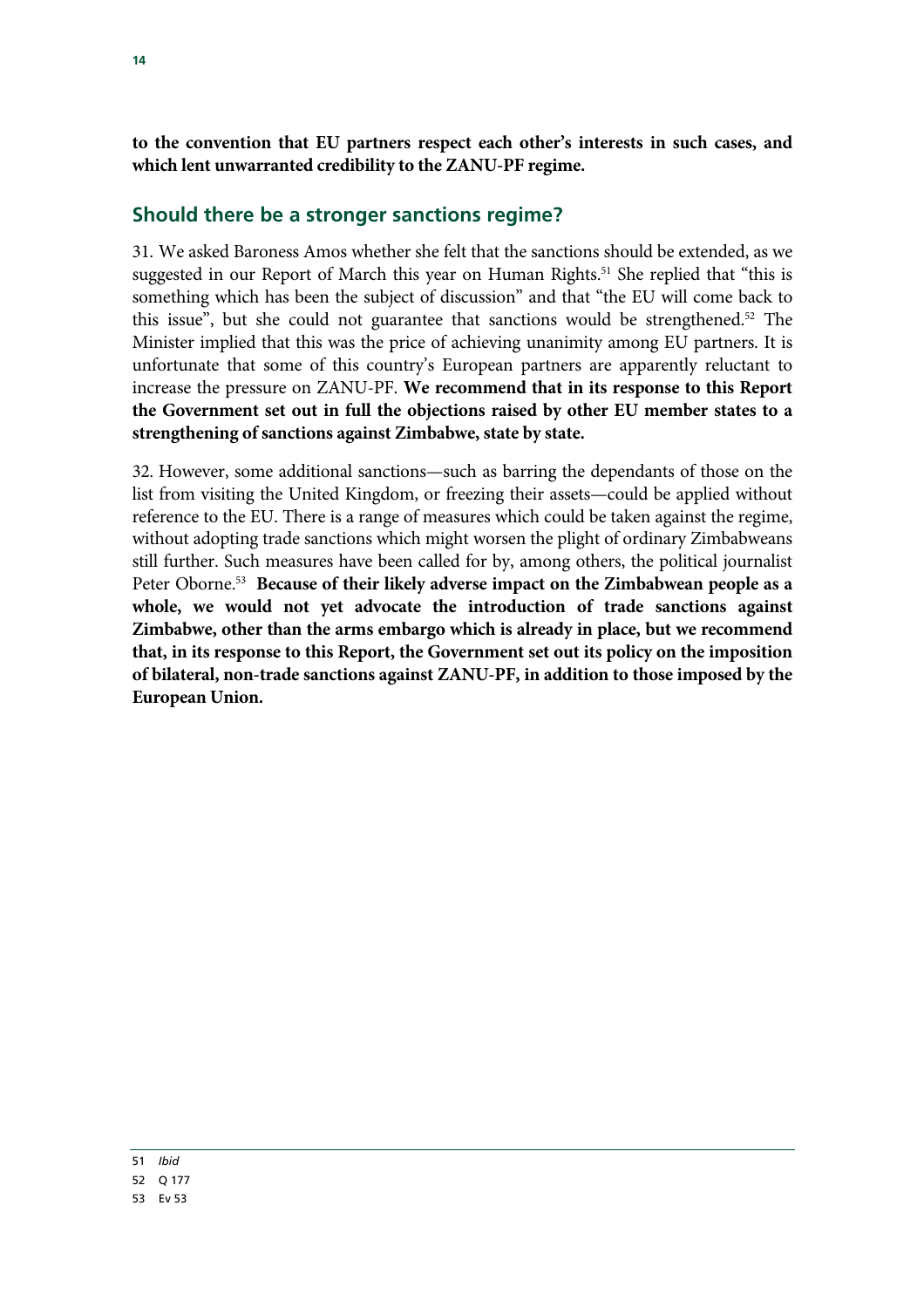# Zimbabwe and the international community

### **The Commonwealth**

33. Zimbabwe was suspended from the Councils of the Commonwealth on 19 March 2002, following a report from the 'troika' of the Prime Minister of Australia and the Presidents of South Africa and Nigeria. The Marlborough House Statement which made that suspension effective provided for progress reports from the Commonwealth Secretary-General, Mr Don McKinnon. On 23 September 2002, the troika met at Abuja and agreed to consider the need for "stronger measures" against Zimbabwe at a further meeting, to be held in March 2003.

34. The Secretary-General's report to the troika for consideration at that meeting has found its way into the public domain. It relates the deterioration in the political, economic and humanitarian situations in Zimbabwe. It also records that "there has been no significant or substantive change of direction in Zimbabwe towards compliance with the Harare principles" and that "all [the Secretary-General's] efforts to engage with the Government in fulfilment of the mandates given to [him] by the Troika have been rebuffed."54 Although it is generally agreed that suspension "hurts" the ZANU-PF regime,<sup>55</sup> it appears that ZANU-PF has no intention of complying with the basic principles underlying membership of the Commonwealth, ironically codified in the Harare Declaration.

35. Nevertheless, the renewal of Zimbabwe's suspension proved to be less than straightforward. In announcing that Zimbabwe will remain suspended until at least December, the Secretary-General noted that

Some member governments take the view that it is time to lift Zimbabwe's suspension... Some others feel that there is no justification for such a step and that there is in fact reason to impose stronger measures. However, the broadly held view is that Heads of Government wish to review matters... in December 2003.<sup>56</sup>

Mr McKinnon has since gone on the record as saying that Zimbabwe's suspension has failed to bring about any change of policy by ZANU-PF.<sup>57</sup>

36. It is clear that, as Baroness Amos told us, "This will not be an easy issue for the Commonwealth."58 As the host nation, Nigeria is concerned that Zimbabwe will dominate the Commonwealth Heads of Government Meeting in December. The Minister recognised that the governments "have to work very hard in the intervening period to see whether or not we can get the Commonwealth to meet a degree of consensus by December."59 **We conclude that for Zimbabwe to be readmitted to the Councils of the Commonwealth** 

<sup>54</sup> See www.conservatives.com/pdf/CommonwealthSecGenreport.pdf.

<sup>55</sup> Q 22

<sup>56</sup> See www.thecommonwealth.org/dynamic/press\_office/display.asp?id=611&type=press&cat=53

<sup>57</sup> See http://news.bbc.co.uk/1/hi/world/africa/2995185.stm

<sup>58</sup> Q 201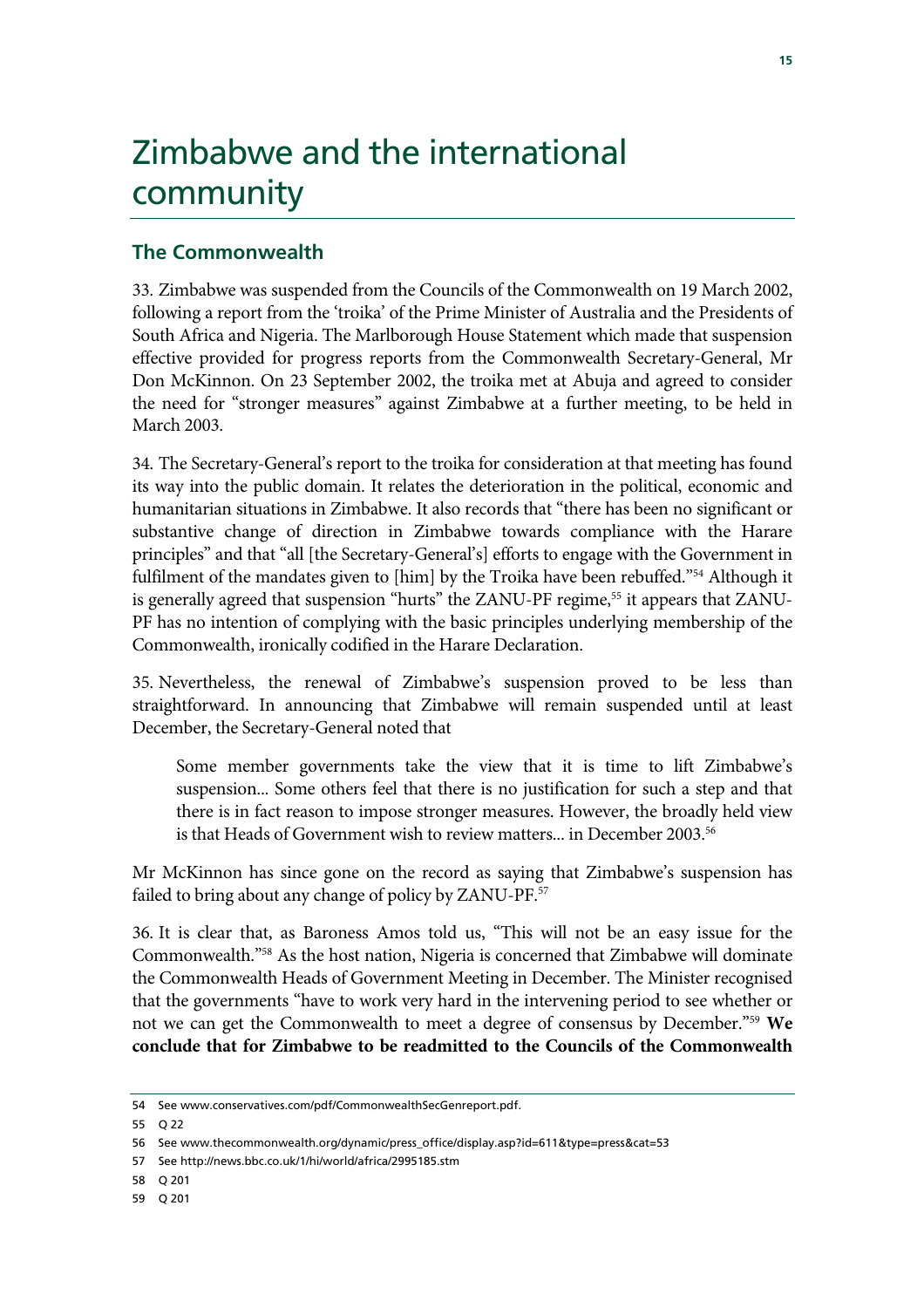**without a very substantial and verifiable improvement in its human rights record and major steps to re-establish democracy would be a travesty of the Harare principles and a betrayal of all that the Commonwealth stands for. We recommend that the Government continue to seek a consensus in the period leading up to the December heads of government meeting, but that it resist any compromise which does not require full compliance by Zimbabwe with the 2002 Marlborough House Statement.**

### **The United Nations**

37. To date, the UN's involvement with Zimbabwe has been limited to aid and development issues, working through its agencies the World Food Programme (WFP) and the United Nations Development Programme (UNDP). Resolutions have also been tabled at the UN Commission on Human Rights, most recently at the Geneva session which ran from 17 March to 24 April.<sup>60</sup> However, the Security Council has taken no action in respect of Zimbabwe. We asked the Minister why not. She replied that

the UN Security Council deals with issues which are of concern in terms of international peace and security and, for obvious reasons, they tend to stay out of issues which are considered to be domestic.<sup>61</sup>

38. The conventional understanding of the remit of the Security Council is certainly that it does not pronounce on the internal affairs of member states, unless they are potentially or actually a cause of regional instability. Iraq is a case in point. However, although the similarities between Zimbabwe and Iraq are obvious, there are important differences too: for example, Zimbabwe does not possess weapons of mass destruction.

39. A more germane comparison may be made with Kosovo, where repression of one section of the population by another became so severe as to cross the threshold of what the international community was prepared to tolerate, even without a direct threat to regional peace and stability. While what occurred in Kosovo was 'ethnic cleansing', with one distinct ethnic, religious and linguistic group attempting to expel or eradicate another, the situation in Zimbabwe is not so easily labelled. In Zimbabwe, a political elite is attempting to expel or eradicate those who disagree with it, particularly those who express their disagreement by campaigning or voting for the opposition. This is not ethnic cleansing, but it is surely no less pernicious.<sup>62</sup>

40. Reviewing the events leading to NATO's military intervention in Kosovo in 1999, our predecessor Committee noted that United Nations Security Council Resolution 1199, passed under Chapter VII of the UN Charter in September 1998, recognised "the impending humanitarian catastrophe" in Kosovo and the threat to peace and security in the region which that catastrophe would represent.<sup>63</sup> The Resolution was passed notwithstanding the fact that the humanitarian catastrophe was taking place largely within the borders of a sovereign state (Yugoslavia).<sup>64</sup> It had been preceded in March 1998 by

<sup>60</sup> See para 46

<sup>61</sup> Q 139

<sup>62</sup> Q 33

<sup>63</sup> Foreign Affairs Committee, Fourth Report of Session 1999–2000, *Kosovo*, HC 28, para 127. For the full text of UNSCR 1199, see www.un.org/documents/scres.htm.

<sup>64</sup> There were significant refugee flows out of Kosovo, especially to Albania.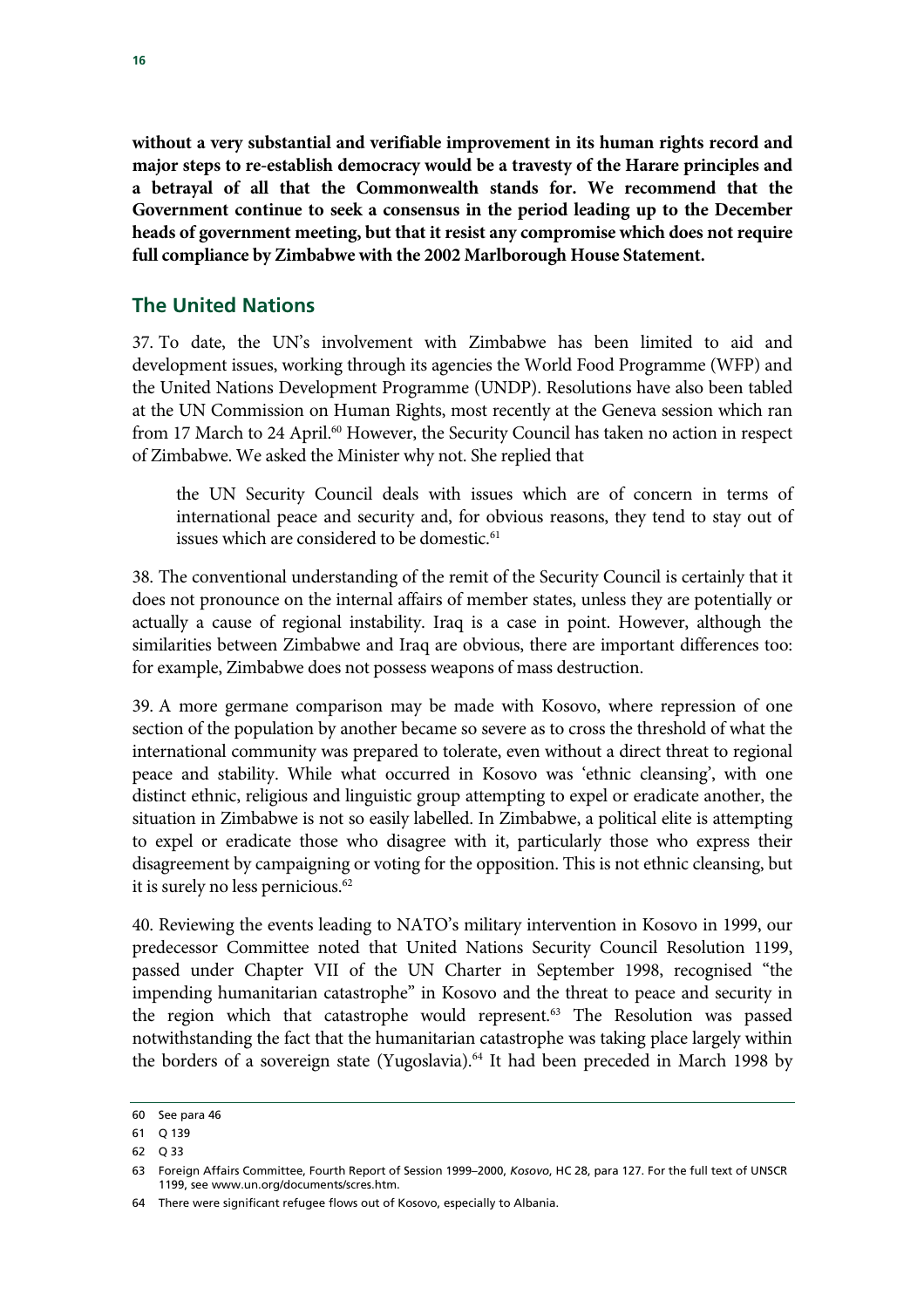Resolution 1160, also under Chapter VII, sponsored by the 'Contact Group' of the United States, the United Kingdom, Russia, Italy, Germany and France, which dealt entirely with the situation within Yugoslavia, without any reference to its effect on the peace or security of the region.

41. Although we understand the Minister's reluctance to make comparisons between countries,65 we believe that a comparison can and should be made between Mugabe and Milosevic. Each inherited a country with a bright future; each turned away from that future, towards repression and corruption. The United Nations was prepared to express its view on the situation in Kosovo; it should do so on what is happening in Zimbabwe also. The 'Contact Group' model could be explored as a means of doing this.

42. **We recommend that the Government consult informally with other members of the Security Council and with African countries with a view to raising in the Council ZANU-PF's persecution of its political opponents, its use of torture, beatings, rape and starvation against its own people, and the threat which it poses to the prosperity and stability of southern Africa, as a matter of grave concern to the region and to the international community.**

43. Georgina Godwin of SW Radio Africa suggested that UN peace keeping forces should be put in charge of distributing food aid in Zimbabwe.<sup>66</sup> Such a step, which could be taken only with the consent of the authorities in Zimbabwe, deserves serious consideration. In our view, it might be more appropriate for an international force to be drawn from the member states of the African Union (AU)—although the AU's response to international criticisms of Zimbabwe gives no cause for optimism—or possibly from certain Commonwealth countries as part of the price of readmission to its Councils. Post Mugabe, such a force could also supervise free elections, the Zimbabwe police force having been tainted by its intimidation of voters at past elections. **We recommend that in its response to this Report the Government set out its policy on the use of an international force to supervise the distribution of aid and, in the longer term, to assist Zimbabwe's transition from dictatorship to democracy.**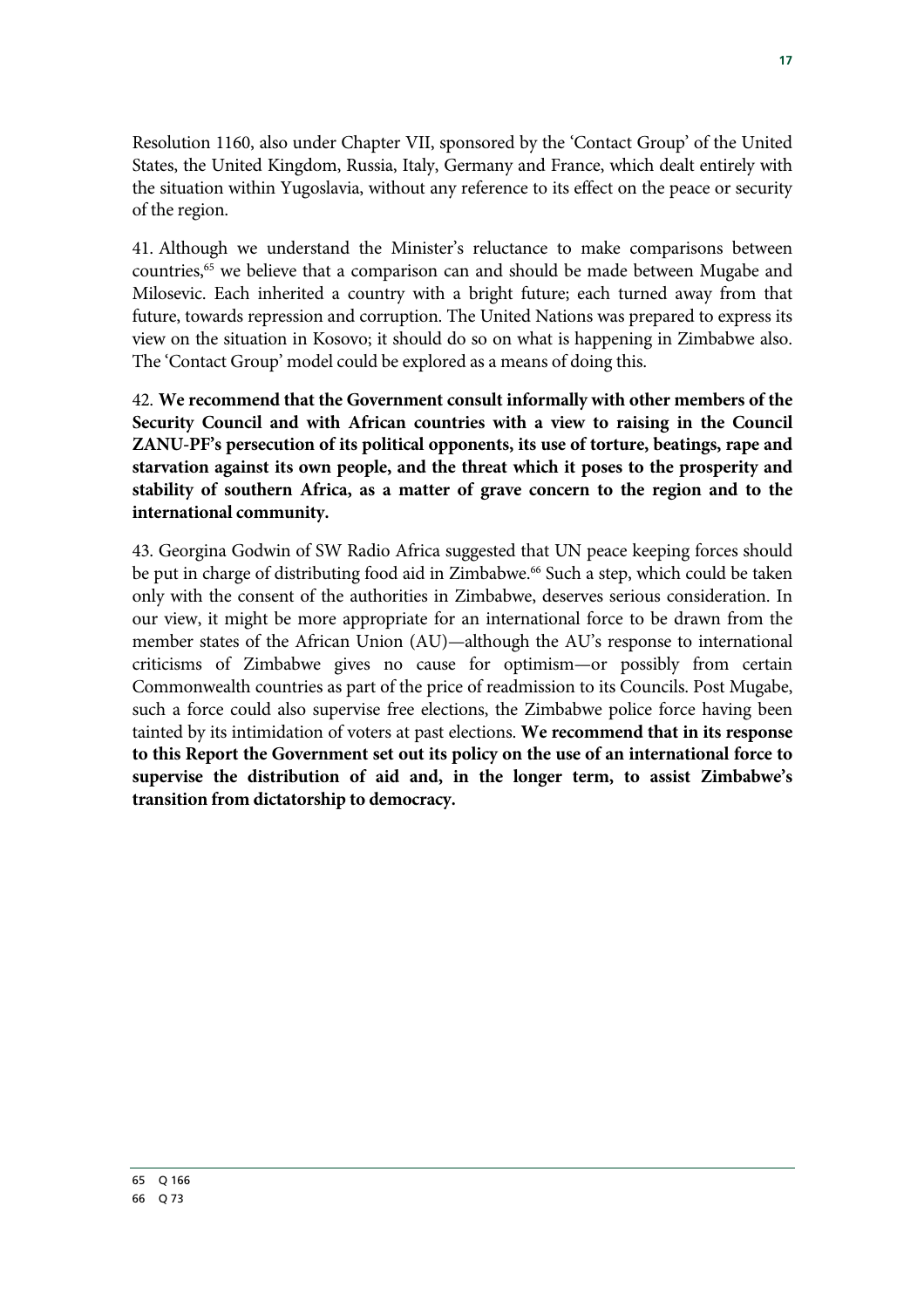### Zimbabwe in its Region

44. Baroness Amos told us that Zimbabwe's neighbours are concerned, not just about the internal situation in Zimbabwe, but "about the impact that the situation in Zimbabwe is having on the region as a whole, in terms of possibilities for investment, the stereotyping of Africa and the region from those outside, the kind of Zimbabwe effect."<sup>67</sup> This is a depressing echo of our Report of last July, in which we noted the huge economic cost to South Africa of the chaos across its borders.<sup>68</sup> The situation has deteriorated further since then, but no one has been able to explain to us why the governments of the region are apparently helpless, and apparently choose to be supine, when bringing about a change to stability and prosperity in Zimbabwe is so obviously in their interests. Baroness Amos thought that her "colleagues in SADC and in other African countries face very much the same frustrations as do the British Government."<sup>69</sup> They extract promises from ZANU-PF, but these turn out to be empty. If they impose trade sanctions, such as cutting off electricity supplies, they risk harming innocent Zimbabweans and alienating their own supporters. Neither is it clear that such sanctions would have much effect on an economy which is already ruined.70

45. However, we do not believe that the regional powers are entirely helpless. The leading members of ZANU-PF travel freely within the region, not least to do their shopping. There remains still a deep bond between the region's leaders, which dates back to the days of the liberation movements to which most of them belonged. This durable force which originally united them may still be stronger than the contemporary disagreements which could otherwise now divide them. The leader of the African Union even indicated that if Zimbabwe were not invited to the proposed EU/Africa summit, AU members would boycott it. This is, as the Minister said, "deeply disappointing."71 It also raises questions about the commitment of African countries to various international agreements, including the G8 group's New Partnership for Africa's Development (NePAD) and the EU's Cotonou agreement.72 Those countries' governments should not assume that the developed countries will wish to invest in their economies if they fail to honour their side of these agreements. And as Peter Longworth suggested, "South Africa and the other African states... should be reminded on a regular basis that it is just not good enough to fall back on arguments which derive from the liberation struggle."73 The reality is that competition for scarce international capital is fierce and the perception of Africa among many private investors is already negative.

46. On 16 April, the United Nations Commission on Human Rights narrowly decided on a vote to take no action on a motion critical of Zimbabwe's human rights record.<sup>74</sup> We are particularly disappointed that the procedure to block any debate on the motion was

- 72 Q 30
- 73 Q 27

<sup>67</sup> Q 206

<sup>68</sup> Foreign Affairs Committee, Tenth Report of Session 2001–02, *Zimbabwe*, HC 813, para 61

<sup>69</sup> Q 207

<sup>70</sup> Q 36

<sup>71</sup> Q 198

<sup>74</sup> By 28 votes to 24, with one abstention.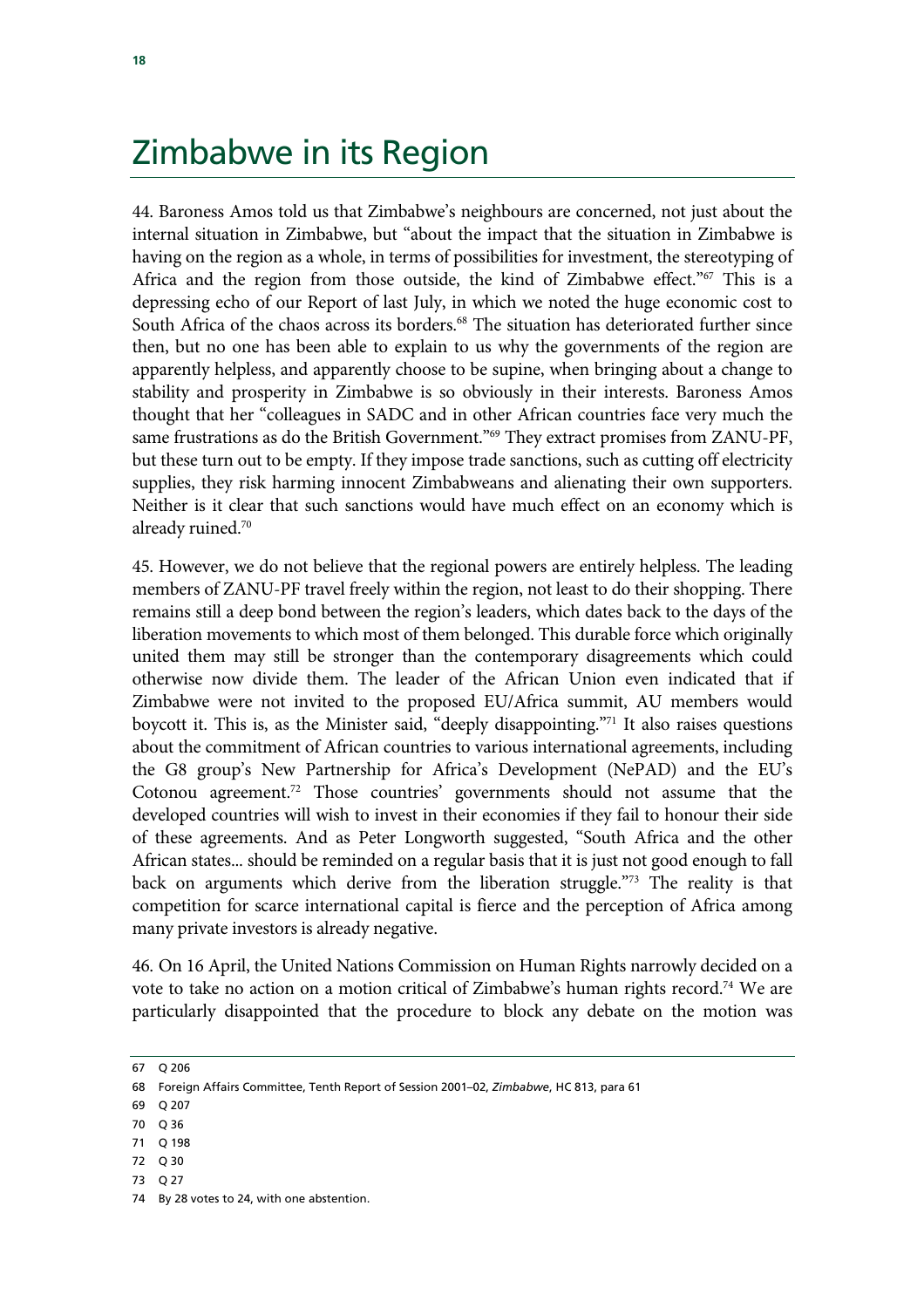initiated by South Africa, whose representative described the motion as "biased and politically motivated."75 This is another, depressing example of South Africa's failure to act in the best interests of the people of Zimbabwe, and its readiness to give notions of solidarity with its neighbour priority over undertakings made to the G8. It would be surprising if this failure were not to influence the decisions of the G8 countries when they gather at Evian in June.

47. The Foreign Secretary visited South Africa on 13 and 14 May. In a communiqué issued at the end of the visit, Mr Straw and his South African counterpart, Dr Dlamini Zuma, said that

Both countries agreed on the need to encourage [ZANU-PF and the MDC] to commit themselves to removing the obstacles to the negotiations. They underlined that the longer the problems in Zimbabwe remain unresolved, the more entrenched poverty will become. They stressed their commitment to an outcome in which the people of Zimbabwe enjoy independence, freedom, peace, stability, democracy and prosperity. The [UK/South Africa] Working Group [on Africa] noted unequivocally, that no lasting solution to the challenges that face Zimbabwe could be found, unless that solution comes from the people of Zimbabwe themselves.<sup>76</sup>

This statement shows agreement on the ends, but there is no sign of agreement on the means. South Africa continues to pursue its 'quiet diplomacy' and to place emphasis on restarting the stalled inter-party talks. We doubt that Mugabe is listening. Nonetheless, the visit to Harare by Presidents Mbeki, Obasanjo and Muluzi offers a glimmer of hope that the regional countries are at last beginning to recognise their interest in seeking to intervene positively in Zimbabwe.77

48. **We conclude that if Zimbabwe's neighbours were fully to assume their responsibilities—for example, by imposing targeted non-trade sanctions similar to those already imposed by the EU, by some Commonwealth countries and by the United States—Mugabe's regime would be further isolated, his opponents would be encouraged and his days would be numbered. We further conclude that the Government would be entirely right to accept such a step, if it is taken, as evidence of the intention of the countries concerned to adhere to the principles to which they have committed themselves under NePAD and other international agreements, qualifying them to receive the benefits of those programmes. We recommend that Ministers take every opportunity to make this point clear to their counterparts in southern Africa.**

<sup>75</sup> See www.unhchr.ch

<sup>76</sup> The full text of the communiqué is available at www.gov.za

<sup>77</sup> See, for example, http://news.bbc.co.uk/1/hi/world/africa/3003817.stm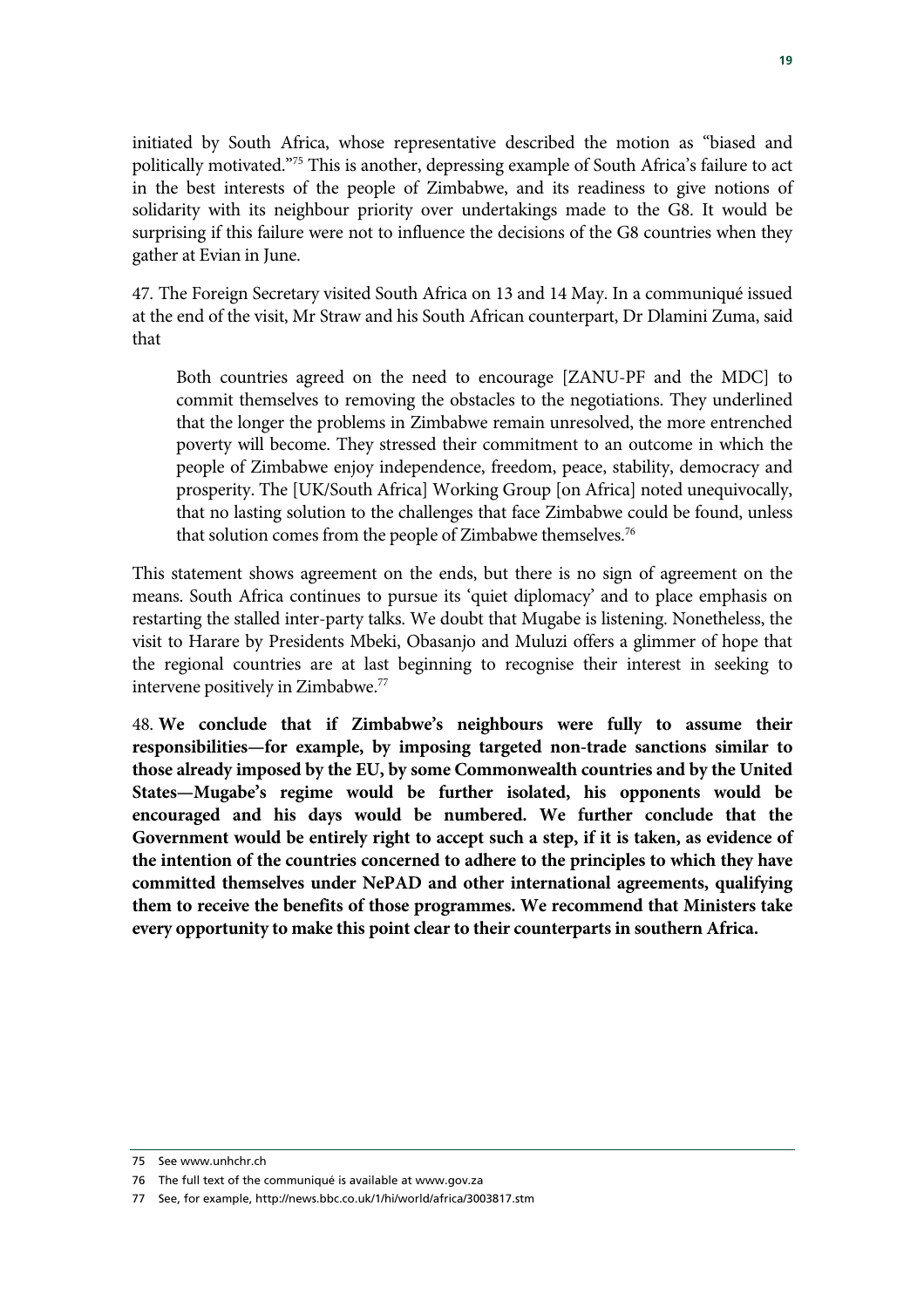## Formal minutes

#### **Tuesday 20 May 2003**

Members present:

Mr Donald Anderson, in the Chair

Mr David Chidgey Sir Patrick Cormack Mr Fabian Hamilton Andrew Mackinlay

 Mr John Maples Mr Bill Olner Mr Greg Pope Sir John Stanley

The Committee deliberated.

Draft Report (Zimbabwe), proposed by the Chairman, brought up and read.

*Ordered*, That the draft Report be read a second time, paragraph by paragraph.

Paragraphs 1–48 read and agreed to.

*Resolved*, That the Report be the Eighth Report of the Committee to the House.

Several Papers were ordered to be appended to the Minutes of Evidence.

*Ordered*, That the Appendices to the Minutes of Evidence taken before the Committee be reported to the House.—(*The Chairman.*)

[Adjourned till Tuesday 3 June at 3.30pm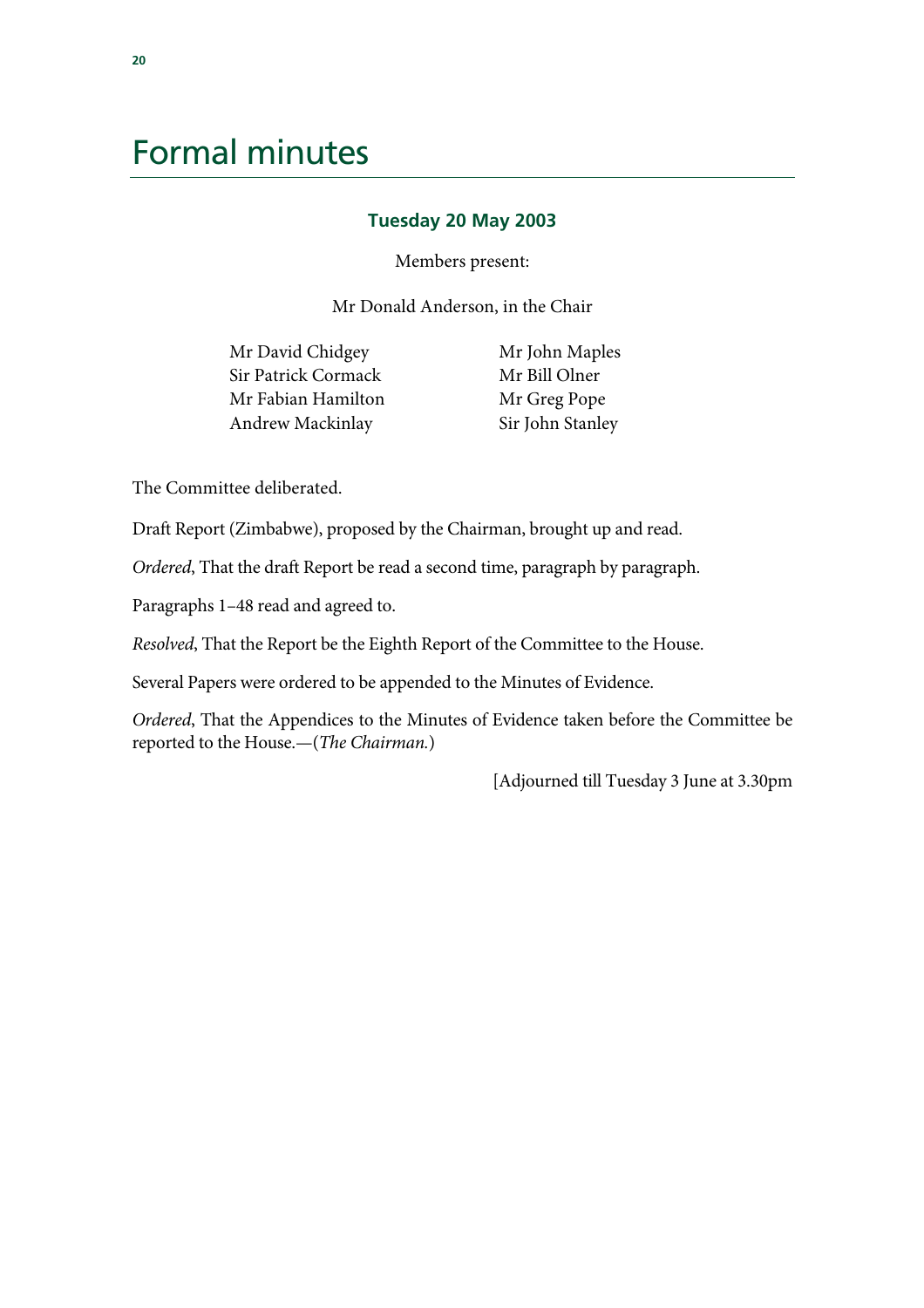## **Witnesses**

| <b>Tuesday 21 January 2003</b>                                                                                                                                                                                                                                            | Page            |
|---------------------------------------------------------------------------------------------------------------------------------------------------------------------------------------------------------------------------------------------------------------------------|-----------------|
| <b>Mr Peter Longworth CMG, Former High Commissioner to Zimbabwe.</b>                                                                                                                                                                                                      | Ev <sub>1</sub> |
| <b>Ms Georgina Godwin</b> , Journalist, SW Radio Africa.                                                                                                                                                                                                                  | Ev <sub>7</sub> |
| <b>Mr Joseph Winter, Journalist, BBC World Service</b>                                                                                                                                                                                                                    | Ev 12           |
| Tuesday 25 March 2003                                                                                                                                                                                                                                                     |                 |
| <b>Baroness Amos</b> , a Member of the House of Lords, Parliamentary Under-Secretary<br>of State, Dr Andrew Pocock, Head, Africa Department (Southern), and Mr Tony<br>Brennan, Head, Zimbabwe Section, Africa Department (Southern), Foreign and<br>Commonwealth Office. | Ev $20$         |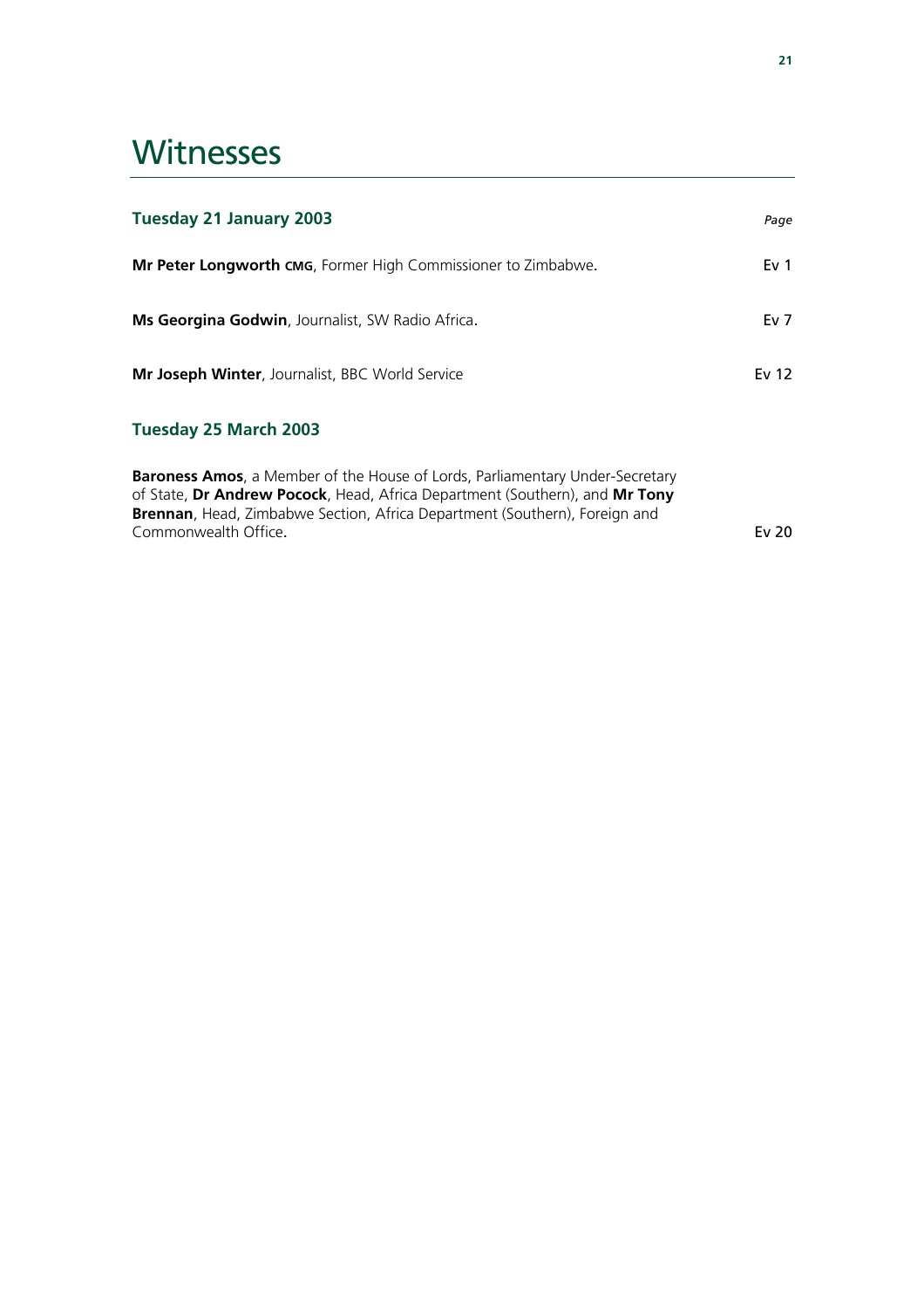# List of written evidence

| $\mathbf{1}$ | <b>Memorandum from BBC World Service</b>                                     | Ev 15            |
|--------------|------------------------------------------------------------------------------|------------------|
| 2            | Memorandum from the Foreign and Commonwealth Office                          | Ev 17            |
| 3            | Supplementary memorandum from the Parliamentary Under-Secretary of State,    |                  |
|              | Foreign and Commonwealth Office                                              | Ev 35            |
| 4            | Correspondence with the Secretaries of State, Foreign and Commonwealth       |                  |
|              | Office and Department for International Development                          | Ev <sub>43</sub> |
|              | Letter from the Secretary of State, Foreign and Commonwealth Office to       |                  |
|              | the Chairman of the Foreign Affairs Committee: 18 December 2002              | Ev $43$          |
|              | Letter from the Secretary of State, Department for International             |                  |
|              | Development to the Chairman of the Foreign Affairs Committee:                |                  |
|              | December 2002                                                                | Ev $43$          |
| 5            | Letter from the Chairman of the Foreign Affairs Committee to Mr Mark Byford, |                  |
|              | Director, BBC World Service                                                  | Ev 44            |
|              | Letter to the Chairman of the Foreign Affairs Committee from the Deputy      |                  |
|              | Director, BBC World Service: 19 December 2002                                | Ev 45            |
|              | Memorandum from the BBC World Service: December 2002                         | Ev 45            |
| 6            | Memorandum from the Britain Zimbabwe Society                                 | Ev 45            |
| 7            | Memorandum from the Commonwealth Trade Union Council                         | Ev 47            |
| 8            | Memorandum from Mr C and Mrs M Sabel                                         | Ev 48            |
| 9            | Memorandum from the Zimbabwe Democracy Trust                                 | Ev 49            |
| 10           | Memorandum from the Accountability Commission, Zimbabwe                      | Ev 52            |
| 11           | Memorandum from Mr Peter Oborne                                              | Ev 53            |
| 12           | Memorandum from Save the Children                                            | Ev 55            |
| 13           | Memorandum from Michael Carmichael, The Oxford Centre for Public Affairs     | Ev 55            |